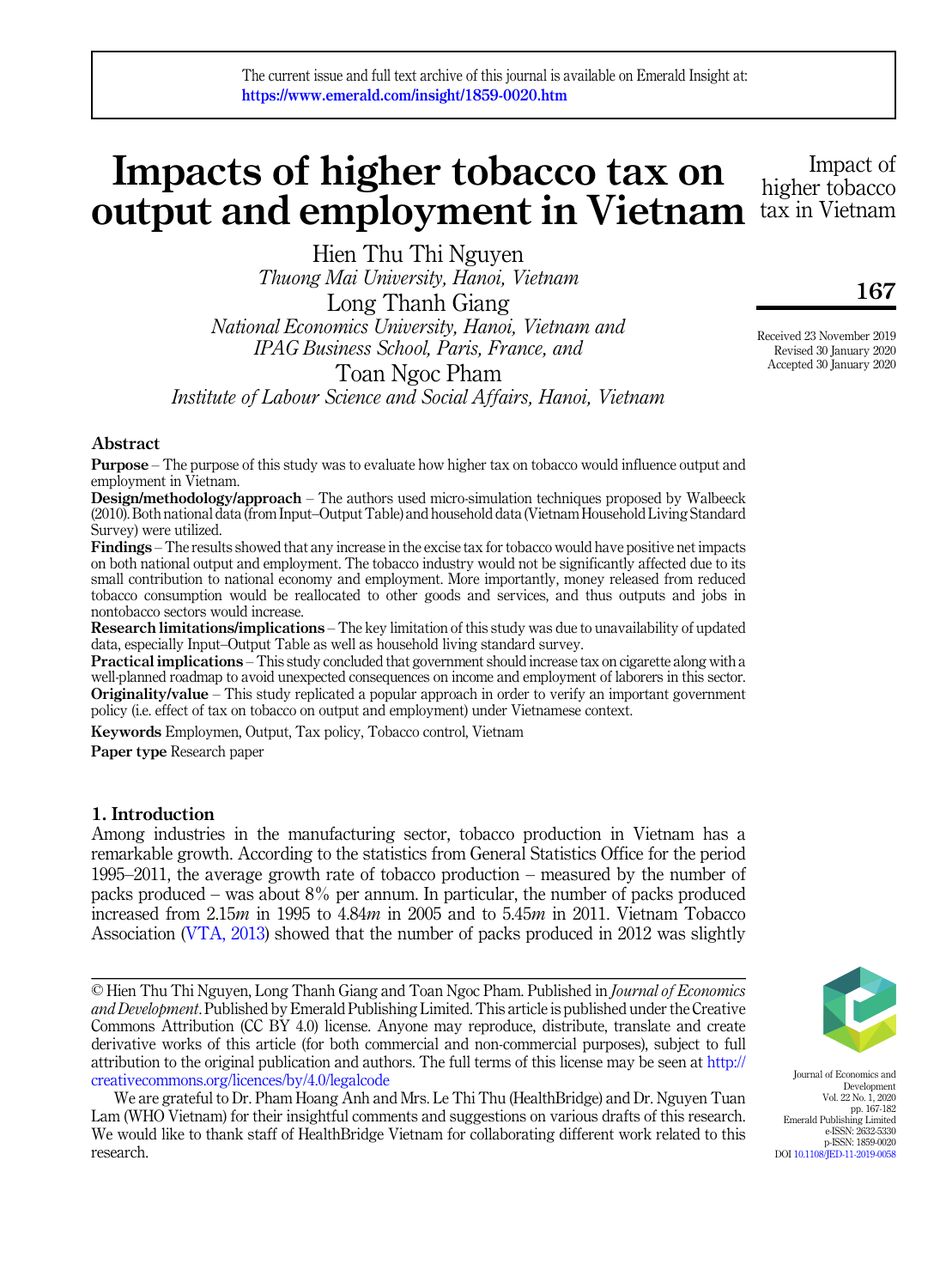higher than that in 2011, at 5.6m. By market share, 80% of cigarettes produced were consumed domestically, while the remaining 20% were exported. In terms of economic contribution, [VTA \(2013\)](#page-15-0) indicated that all tobacco producers contributed 14,908bn Vietnam Dong (VND) to the government budget, and about VND 877bn as imported tax revenue. Revenue at current price for tobacco production increased from VND 16,477bn in 2005 to VND 27,372bn in 2010. Similarly, the total number of the employed in tobacco production decreased in recent years, from 537,220 persons in 2011 to 420,000 persons in 2012. The number of people working in the wholesale for tobacco decreased from 21,107 persons to 16,203 persons, and the same trend occurred with the retail from 139,190 persons to 128,064 persons.

As argued in various reports and discussions, however, tobacco use is one of the most preventable causes leading to fatal diseases and death in the world. Tobacco use caused over five million deaths each year and expected to cause over eight million deaths yearly by 2030 ([Mathers and Loncar, 2006](#page-15-1)). In Vietnam, a simulation model developed for Vietnam estimated that nearly 40,000 deaths were attributed to smoking in 2008, and a figure to set to rise above 50,000 deaths annually by 2023 (Levy et al.[, 2006](#page-15-2)). An estimate from the Vietnam Household Living Standard Survey (VHLSS) in 2008 showed that the use of tobacco also imposed a burden on households in Vietnam with VND 14,000bn, which accounted for 5% to 10% of total household consumption expenditure. Results from the Global Adult Tobacco Survey (GATS) by MOHet al. [\(2010\)](#page-15-3) also indicated that Vietnam was one among the 15 countries with the highest numbers of smokers.

Given such a fact, the Government of Vietnam has made commitments and implemented measures to control tobacco production and consumption since 2000. The Government Resolution No.12/2000/NQ-CP on "National Tobacco Control Policy 2000–2010" which is being implemented by a Committee headed by the Ministry of Health (MOH) and draw from most ministries and community organizations. In 2003, Vietnam signed the Framework Convention on Tobacco Control (FCTC) and ratified it on 2004. In 2006, Vietnam had applied a uniform Special Consumption Tax (SCT) level at 55% on all kinds of cigarettes instead of levying two rates of 45 and 65% on different kinds of cigarettes as before. Since April 2009, the SCT for tobacco has increased to 65% of the wholesale prices[\[1\].](#page-14-0) In 2009, the Prime Minister issued the Decision No.1315/QÐ-TTg on Ratification of the Action Plan for the Implementation of the World Health Organization's (WHO) FCTC, in which "from now until 2010, develop a price and taxation road map for tobacco products with the aim to: increase taxation and prices of tobacco products; levy high tax on imported tobacco products; apply regulations on minimum price for tobacco products; and apply measures to reduce and strictly control product sales at duty free shops" (Term a, Section I.1). Despite the efforts of the government and relevant agencies in the tobacco control activities, Vietnam was still among the countries with the highest smoking rate in the world [\(Higashi](#page-14-1) et al., 2011). GATS 2010 showed that the prevalence of smoking among adult men was 47.4% and among adult women was 1.4%.

It has been argued that taxes on cigarettes have not been raised at a significant level to control tobacco consumption. On average, taxes on cigarettes accounts for almost 45% of the cigarette's retail sale price, which is much lower than many other countries and is below the recent WHO's recommendation rate (70%). Findings from [Guindon](#page-14-2) *et al.* (2010) showed that real cigarette prices (or inflation-adjusted prices) of three types of brand (the most expensive, the most popular and the cheapest) consistently declined over the past decade. Therefore, cigarette has become more affordable for Vietnamese consumers over time. Vietnam's Tobacco Control Program has been working hard to intensify tobacco control activities. However, it is facing policy issues regarding employment since this sector has created a significant number of jobs. According to [Ministry of Industry and Trade, 2012](#page-15-4) (MOIT), there were about 13,000 permanent jobs in producing and retailing activities, and about 250,000 seasonal jobs in the tobacco industry.

JED 22,1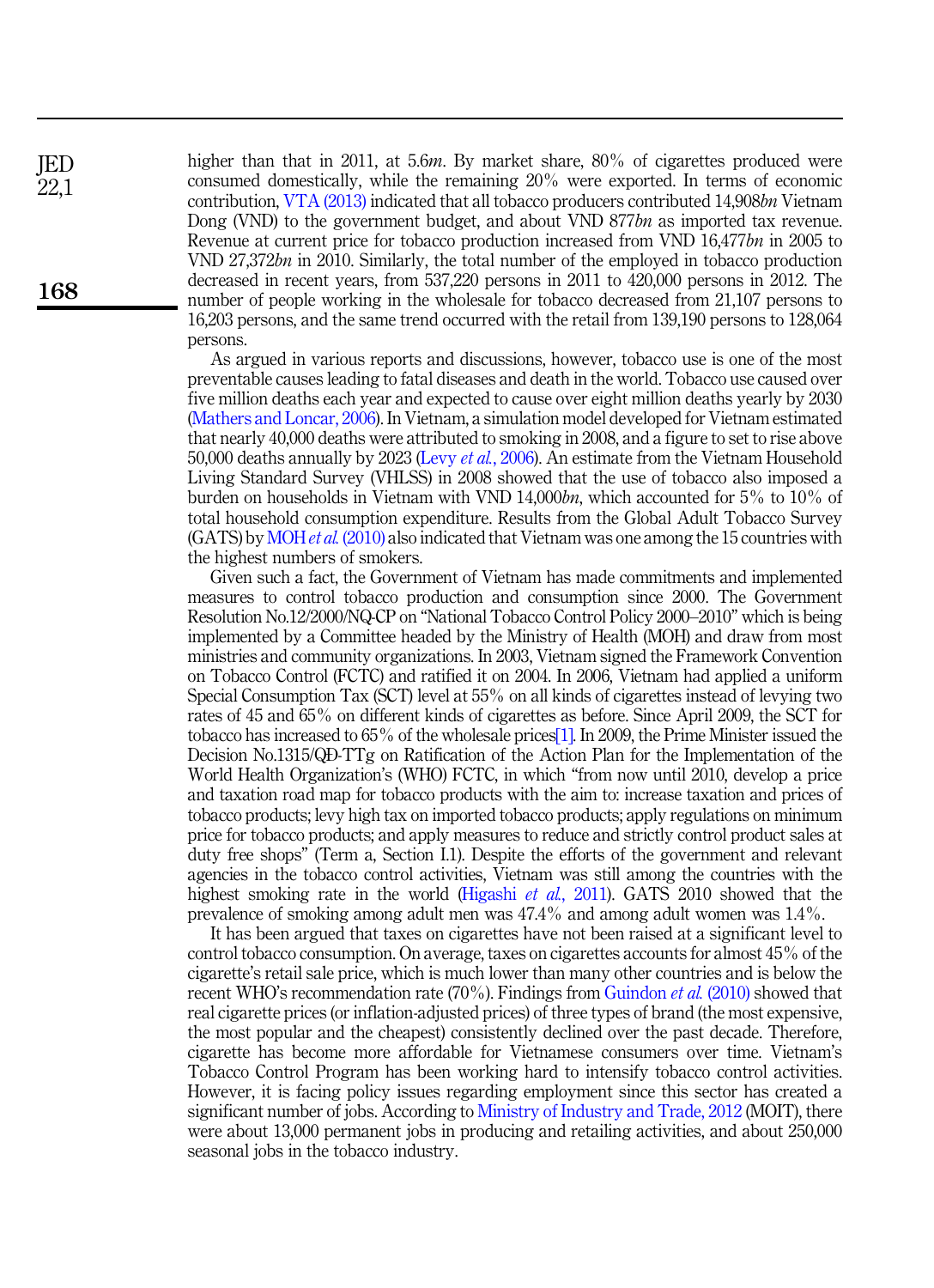Thus, two opposite points of view exist. The first group (such as social policy-makers, tobacco controllers, health care organizations and even tobacco users) based on a rich international and regional experience argued that tobacco control measures should be reinforced to decrease tobacco consumption and its consequences and that the SCT on tobacco products should be increased in order to limit the access of youth and the poor to tobacco and that tobacco tax increase would provide positive impact on the government's tax revenue and would not have any negative impact on employment. The second one, from cigarette-producing companies, claimed that strong tobacco control measures with heavy tax would have negative impact on employment and substantially reduce the tax revenue contributed by the tobacco industry to the government budget. As such, the key questions are: (1) how large were the contributions made by the tobacco industry to the economy? and (2) how measures to control cigarette production and consumption would affect the country's output and employment?

Given such a research demand, this research provided an evaluation of tobacco control measures on employment in this industry. In particular, this study estimated the number of jobs created in the industry; the industry's revenue and its contribution to the economy; and analyzed effects of tobacco control measures on employment. To pursue these important questions, this study used data from Input–Output (IO) Table in 2007 along with data from the VHLSS in 2008. This study added important pieces of information for policy-makers in forming tax policies and tobacco control measures in Vietnam.

In the next section, we presented a review of findings from previous studies in other countries on the similar topics. We discussed methodology and data in [Section 3,](#page-4-0) while the main findings were presented in [Section 4.](#page-6-0) The last Section concluded the research.

## 2. Literature review

In this section, we provided a review of previous studies on various Asian countries in order to see how tobacco tax increase would influence employment. Using data in the period 1980– 1997, [Hu and Mao \(2002\)](#page-14-3) estimated how number of jobs would have been changed if special consumption tax on tobacco in China was increased. The results showed that with a 5.4% loss of sales in the cigarette industry, employment rates would drop by the same percent which is about 27,000 employees. The authors suggested that a short-term solution could be cross subsidy from additional tobacco taxation to tobacco farmers and the cigarette manufacturing industry, which might result in transition to other products in the long-term. Also on China, Hu *et al.* [\(2008\)](#page-14-4) conducted various simulations with different price-elastic demand for tobacco and found that, if the tax was 1 Yuan per tobacco pack, the tax revenue for government would have increased by 64.9bn Yuan (or US\$ 7.9bn), saved 3.4m people (thanked to not smoke anymore, or smoke less), reduced health expenses by  $2.68bn$  Yuan (or US\$ 325 $m$ ) and increased labor productivity by  $9.92bn$  Yuan (or US\$ 1.2bn) for the whole Chinese economy. Given the same tax rate and employment was considered as a linear function of tobacco output, the authors showed that revenue for the tobacco industry would have reduced by 1.6%, and thus the number of jobs would be reduced by 1,656 (with assumed price-elastic demand was  $-0.15$ ) or 5,549 (with assumed price-elastic demand was  $-0.5$ ). In comparison with other industries with a loss of 59,000 jobs due to merging, such a loss in the tobacco industry would be very small.

Given a research question of how to maximize cigarette excise tax revenues in Indonesia, [Marks \(2003\)](#page-15-5) used the Indonesia Central Board of Statistics in 2000 and the 2002 National Socioeconomic Survey. The results showed that the direct impact of an increase in cigarette tax on employment of production workers in the cigarette sector would be a loss of 89,756 jobs, with 86,820 jobs lost in the hand-rolled kretek sector (sigaret kretek tangan (SKT)). In the short-run, the workers who lost jobs in the cigarette industry most likely would be either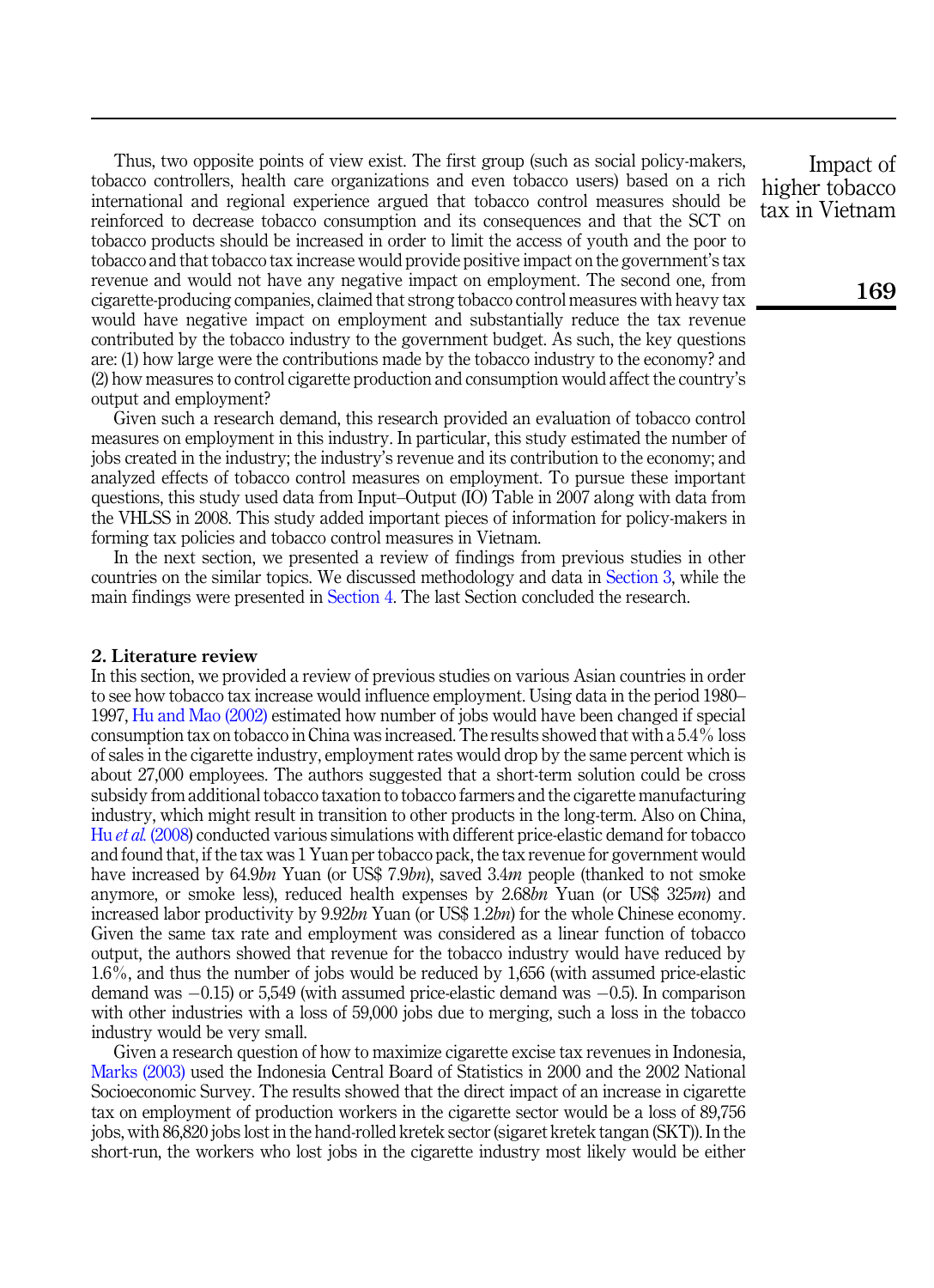unemployed or would work in the informal sector. From the findings, the author suggested that the effective tax rate on producers of SKT would be 21.8%, and for cigarette producers overall would be 36.6%. Exploring further the Indonesian case, [Ahsan and Wiyono \(2007\)](#page-14-5), using the National Labor Force Survey 2003, found that increasing cigarette tax to the economy in terms of employment would be positive: increasing by 100% would create new jobs in 60 sectors while generate job losses in only six sectors. In detail, the number of new jobs would increase by 281,135 (or 0.3% of employment), 140,567 and 84,340 for a 26-percent point (or 100% increase), 13-percent points (or 50% increase) or 8-percent point (or about 25% increase) when increasing the cigarette tax. The net impact for employment in the whole economy would be positive. From the findings, the authors recommended that government should increase the cigarette tax because it would create more output, income and employment, and that government should increase cigarette tax and then use some of the increased tax revenue to help labor with transition from tobacco sectors to other sectors in the economy.

[Barber](#page-14-6) *et al.* (2008) showed that the tobacco industry in Indonesia has contributed less than 1% of the total labor force since 1970s. Using socioeconomic survey (Susenas) and Indonesian Family Life Survey, the authors simulated the impact of higher tax on tobacco. The results indicated that if the current tax rate was doubled, there would have been 0.3% of the total labor force as newly generated ones (or 281,135 new jobs). The authors explained that tobacco leave growing and production industries were not highly productive ones, which could provide significant number of jobs with high salary.

Beginning with an argument that job loss in the tobacco industry due to higher tax would be compensated by job creation in other industries. John *et al.* [\(2010\)](#page-15-6) proved the case of India. In particular, they showed that money that would not be spent for tobacco (due to quitting smoke or smoking less, which results from higher tobacco price) would not disappear from the economy; rather, it would be used for consumption in other goods and services, which in turn promote production on nontobacco industries. In addition, higher tax on tobacco in India would have positive impacts: an increase to 98 Rps for every 1,000 cigarettes produced would increase tax revenue by 36.9bn Rps, avoid 15.5m death of young people among those who are smokers or will be smokers. Similarly, an increase to 369 Rps for every 1,000 cigarettes produced would increase tax revenue by 146.3bn Rps, avoid 3.4m death of young people.

A study by [Barkat](#page-14-7) et al. (2012) for Bangladesh indicated that employment in tobacco farming accounts for less than 0.5% of agricultural employment in Bangladesh. Using annual time series data on aggregate cigarette consumption from 1981 through 2004 to estimate price elasticity of demand for tobacco when higher tax is applied, the authors showed that taxing all cigarette brands at a specific tax rate of 34 taka per 10 sticks (70% of retail price) could lead nearly seven million current smokers to quit and prevent seven million youth from initiating smoking, preventing six million premature deaths and raising additional excise revenues of 15.1bn taka (US\$ 200m). Further, taxing all bidis at a specific tax rate of 4.95 taka per pack (40% of average prices) could lead  $3.4m$  adult bidi smokers to quit and prevent  $3.5m$ youth from initiating bidi smoking, preventing 2.5m premature deaths and raising additional excise revenues of 7.2bn taka (US\$ 87.5m).

In summary, raising tax on tobacco would have negative or positive impacts will depend on socioeconomic context of each country. Previous studies have indicated two conclusions as follows. First, if the tobacco industry accounts for a small proportion of the economy's output and has weak forward and backward linkages with other industries, higher tax on tobacco would reduce demand for tobacco, promote other industries due to higher demand of other goods which substitute for tobacco, and therefore promote investment and job creation. Second, if the tobacco industry accounts for a large proportion in the economy's output, higher tax on tobacco would have impacts on both short-term (the magnitude would depend

JED 22,1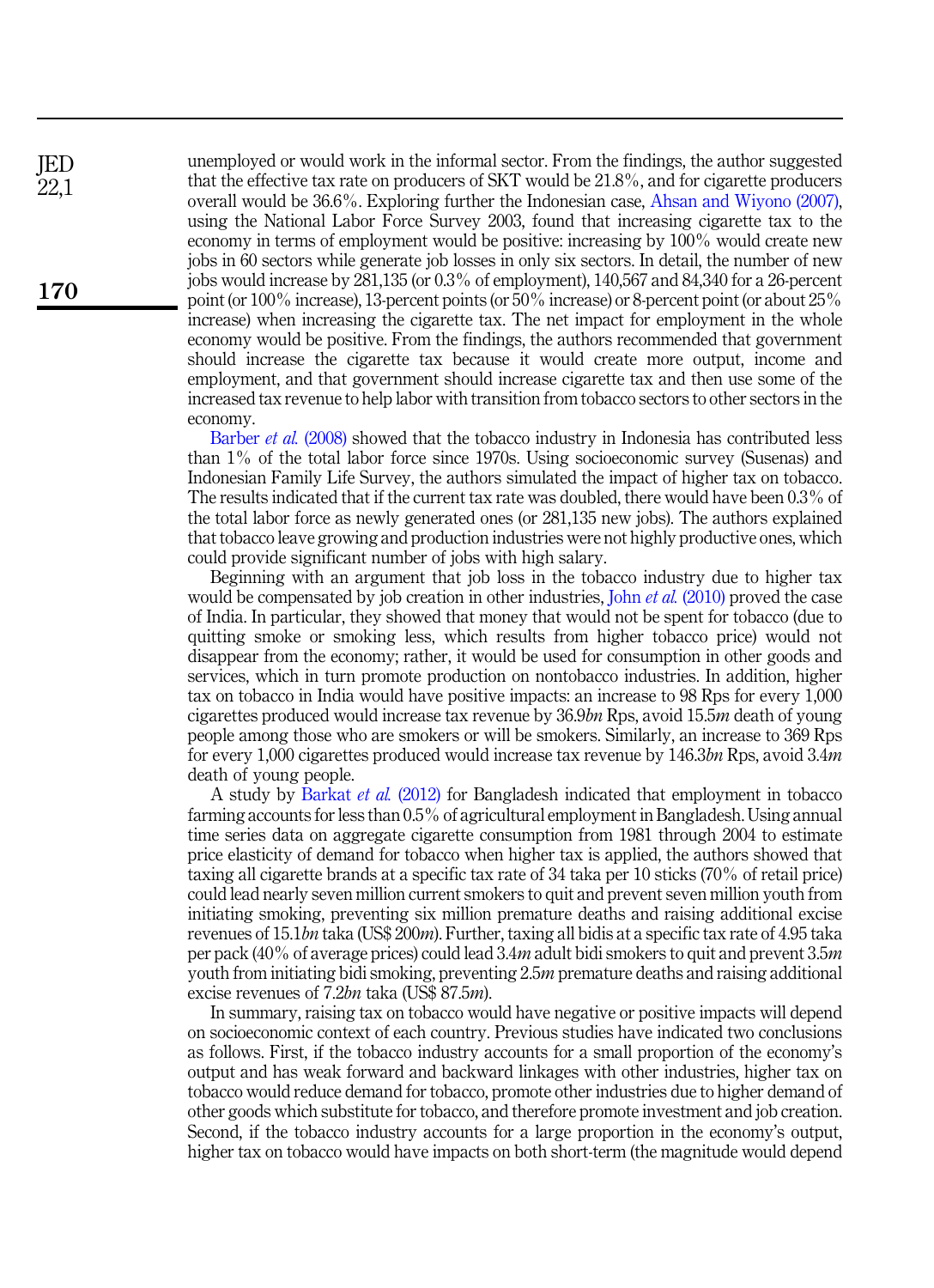on price-elasticity of demand for tobacco) and thus long-term employment of the tobacco industry in particular and the whole economy in general. Therefore, government's policies supporting firms and laborers would be crucial.

## <span id="page-4-0"></span>3. Data and methodology

## 3.1 Data

The main data used in this research were I–O Table, which could provide a comprehensive picture of an economy in aspects of production technology applied to create products, shown by input coefficients, use of output produced domestically (reflected by the structure of gross capital formation, final consumption and exports) and production income (described by the structure of compensation of employees, consumption of fixed capital, other net taxes on production and operating surplus). For this research, we used two I–O Tables in 2007. In addition, we also used VHLSS 2008 in order to have similar time frame for data with I–O Table 2007. The VHLSS could provide rich information on household consumption on various goods and services, including tobacco products.

Along with I–O Table 2007 and VHLSS 2008, to make estimates for other indicators, we also used various sources of data at the national level. Table 1 presents the studied indicators and their respective sources.

## 3.2 Methodology

3.2.1 Estimation framework, estimation steps and assumptions. [Figure 1](#page-5-0) presents framework for our estimation of the impacts of tax on cigarette on employment. To follow the above framework, we conducted the following estimation steps:

- (1) Using estimation model proposed by [Walbeeck \(2010\)](#page-15-7), we estimated the reduction in smoking rate. Then, we transferred the reduction in smoking rate to reduction in household expenditure of cigarette due to higher excise tax on tobacco.
- (2) Based on the household consumption model, which was estimated from the household survey, we examined how households would have switched from cigarette consumption to other consumptions when tax on cigarette had been increased.
- (3) We used I–O analysis method to estimate the impact of higher tax on tobacco on the national output and employment. In particular, we examined two different policy scenarios of tax on tobacco and their potential impacts on national output and employment.

| N <sub>0</sub> | <b>Indicators</b>                                                   | Source(s)                                          |                        |
|----------------|---------------------------------------------------------------------|----------------------------------------------------|------------------------|
| 1              | Number of hectares tobacco cultivated                               | Statistical Yearbooks (GSO)                        |                        |
| 2              | Number of working hours required per 1 ha of tobacco<br>cultivating | Nguyen <i>et al.</i> (2008)                        |                        |
| 3              | Average retail price and whole sale price with tax of<br>cigarette  | MOF (2013)                                         |                        |
| 4              | Cigarette retail sale                                               | Vietnam Tobacco Association (VTA) Annual<br>Report |                        |
| 5              | GDP in whole distribution sector                                    | Statistical Yearbook (GSO)                         |                        |
| 6              | Number of labor in whole country and sectors                        | Employment and Labor Force Surveys (GSO)           | Table 1.               |
| 7              | Smoking rate                                                        | Global Adult Tobacco Survey (GATS) (2010)          | Studied indicators and |
|                | <b>Source(s):</b> Own combinations from various sources             |                                                    | their sources          |

Impact of higher tobacco tax in Vietnam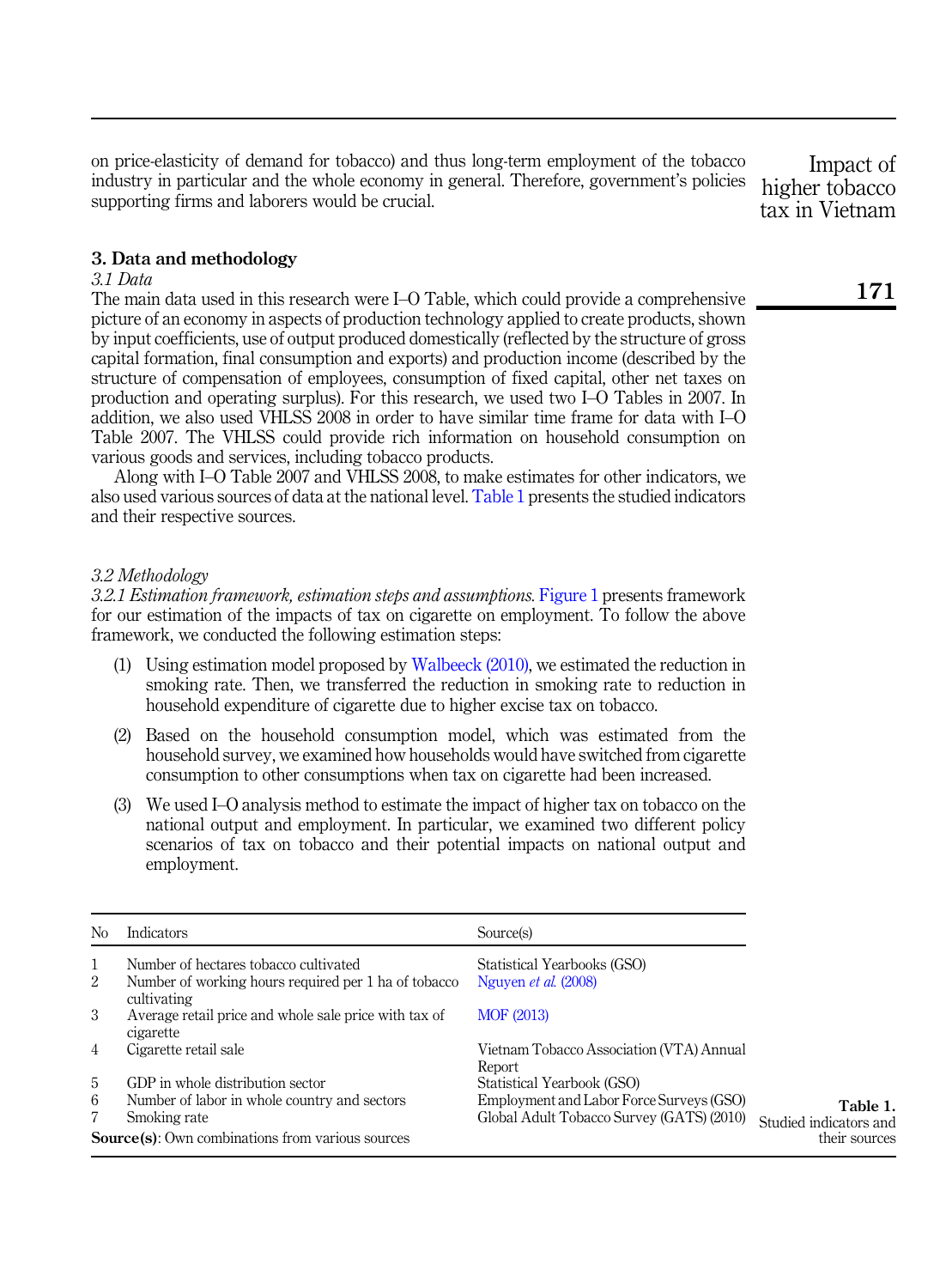<span id="page-5-0"></span>



**Source(s):** Adapted from Walbeeck (2010)

To pursue the estimation steps above, especially in applying I–O analysis method with some explicit limitation  $[2]$ , we have following assumptions: (1) no change in government expenditure; (2) no change in production technology and (3) the laborers could easily move from tobacco-related sectors to other sectors when they became unemployed.

3.2.2 Estimate employment in the tobacco industry.

(1) Tobacco farming employment

First, estimate the total amount of working hours used in tobacco production:

Total working hours  $=$  number of working hours required per 1 hectare of tobacco

per crop  $*$  number of ha of tobacco planted  $*$  2 crops (1)

Then, we converted the calculated working hours into the equivalent number of full-time employments:

Number of full  $-$  time labors  $=$  total working hours  $\div$  standard working hours of a full

$$
-\text{ time labors} \tag{2}
$$

(2) Leaf marketing and processing employment

In Vietnam, after farmers did one part of the processing (raw-drying), they sold their semiprocessed tobacco products to tobacco material processed manufacturers and other tobacco manufacture enterprises. The major of employment created by this sector was included in the manufacturing sector, and thus we could not estimate the employment in this sector separately.

(3) Tobacco manufacturing employment

These data were obtained from the official statistics (such as Enterprise Census and Labor Force Survey, Annual VTA Reports). In this study, the data were from the Labor Force Survey in 2010.

(4) Tobacco distribution sector employment

We used indirect method to estimate the employment in this sector based on the value added (gross domestic product (GDP)) from tobacco distribution sector as follows: to calculate the retail margin in the distribution sector, we first calculated the retail margin per pack of cigarette, which was equal to the average retail price of cigarette minus the average wholesale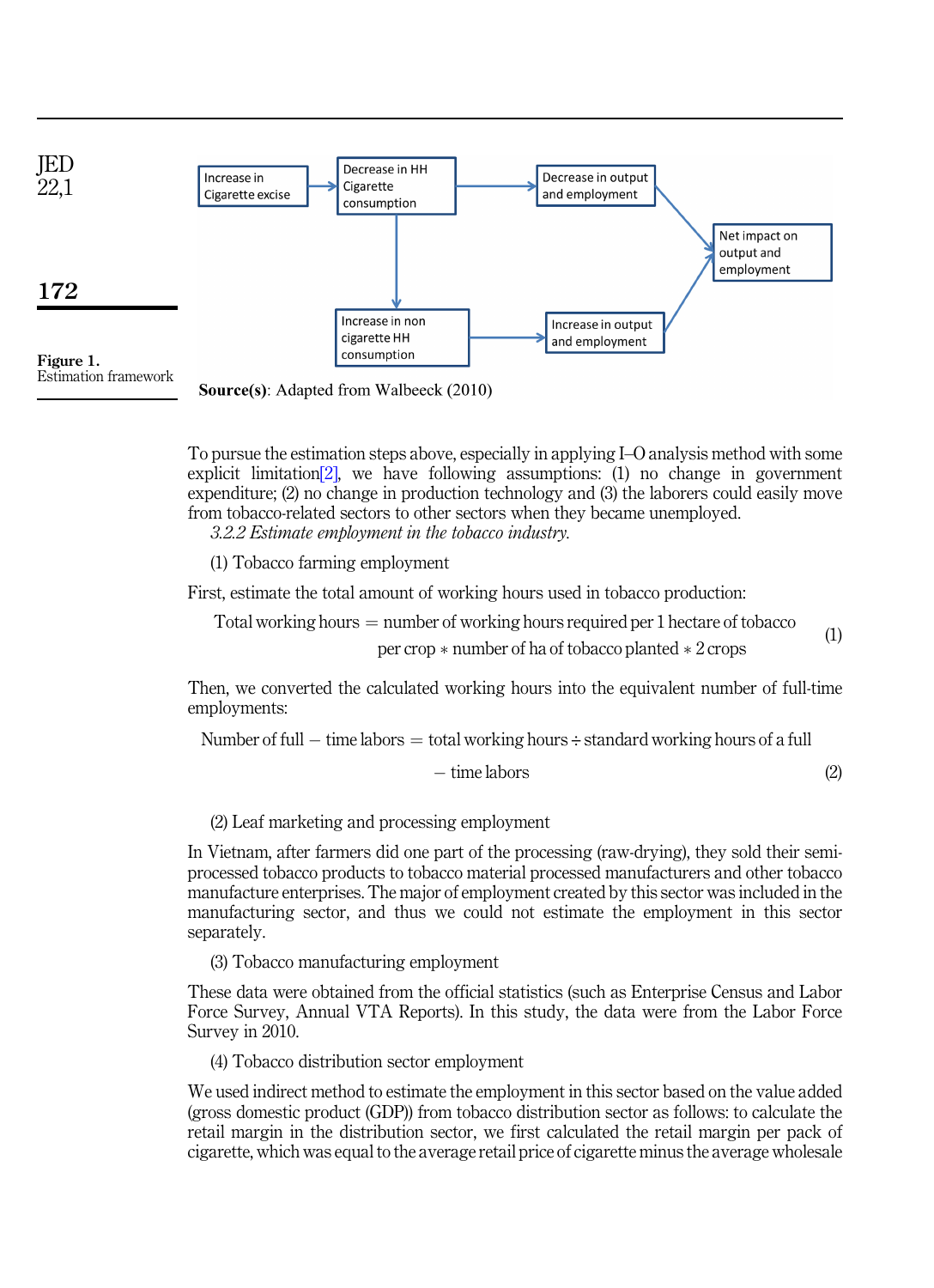price with tax. Ministry of Finance ([MOF, 2013](#page-15-9)) calculated the average retail price of cigarette in 2010 was 7,931 VND per pack and the whole sale price with tax per pack was VND 7,210. So the retain margin per pack in distribution sector was VND  $721$  ( $=7921-7210$ ). The total sales of cigarette was multiplied by the retail margin per pack equaled the GDP created in the cigarette distribution sector ( $GDP_{dist. \ tob}$ ). Then, total employment created by the cigarette distribution could be calculated as follows:

Number of jobs created by cigarette distribution

 $=$  (GDP<sub>dist.tob</sub>/GDP of the whole distribution sector)

number of jobs in the whole distribution sector (3)

3.2.3 Estimate the share of tobacco sector's employment in the national employment. We calculated the ratio of employment to total employment in three separate sectors that the tobacco industry belonged to and the ratio of employment of the tobacco industry to total national employment. We had four measurements: (1) The percent of jobs associated with tobacco farming to total employment for agriculture production; (2) The percent of jobs associated with tobacco manufacturing to total employment in manufacturing; (3) The percent of jobs associated with tobacco wholesaling and retailing to total employment in wholesaling and retailing and (4) The percent of tobacco jobs to total national employment.

## <span id="page-6-0"></span>4. Findings and discussions

4.1 Impacts of tobacco tax on households' final consumption

[Luong \(2014\)](#page-15-10) showed that a 20 percent point increase in excise tax of tobacco (from current  $65\%$  to proposed  $85\%$ ) would reduce smoking rate from  $23.8\%$  to  $23.2\%$  (or a 2.52% reduction); while with 40 percent point increase in the excise tax of tobacco (from current  $65\%$  to proposed  $105\%$ ), the smoking rate would reduce from  $23.8\%$  to  $22.6\%$  (or a 5.04% reduction). Using these results, we calculated how much cigarette consumption (in VND) would reduce under the two scenarios, i.e. a 20% tobacco excise tax increase (from 65% to 85%), and a 40% tobacco excise tax increase (from 65% to 105%). The total expenditure of household on cigarette in year 2007 was about VND 11,100bn. Annual increase in tobacco consumption was estimated by increase in the number of consumed tobacco packs multiplied by inflation rate (estimated from consumer's price index). According to VTA, the number of consumed tobacco packs increased from 3,571m in 2008 to 4,068.5m in 2012. Therefore, annual growth rate of the consumed tobacco packs was  $4.23\%$  (=  $(4068.5/3571-1)*100/4$ ). Inflation rate was 23% in 2008; 6.9% in 2009 and 9.2% in 2010. Thus, total household consumption on tobacco was VND 17,802bn in 2010.

For the first scenario, we transfer a 2.52% reduction in smoking prevalence to decreased level in cigarette consumption of households. The total expenditure of household on cigarette in year 2010 was VND 17,802bn, so the total value of cigarette consumption of household was VND 17,802bn with the smoking prevalence at  $23.8\%$ . Smoking prevalence after 20% increase in tax of tobacco was 23.2%. We assumed that the reduction in smoking prevalence would lead to decrease in cigarette consumption correspondingly. Therefore, a 2.52% reduction in smoking prevalence would lead to VND 449.8bn (=  $17,802 \times 2.52\%$ ) decrease in household expenditure on cigarettes. But increasing tax would also lead to increasing in the price of cigarette and thus would reduce smoking intensity among continuing smokers. In this study, we assumed that half of the impact of increasing tax was on prevalence and half on the consumption among 173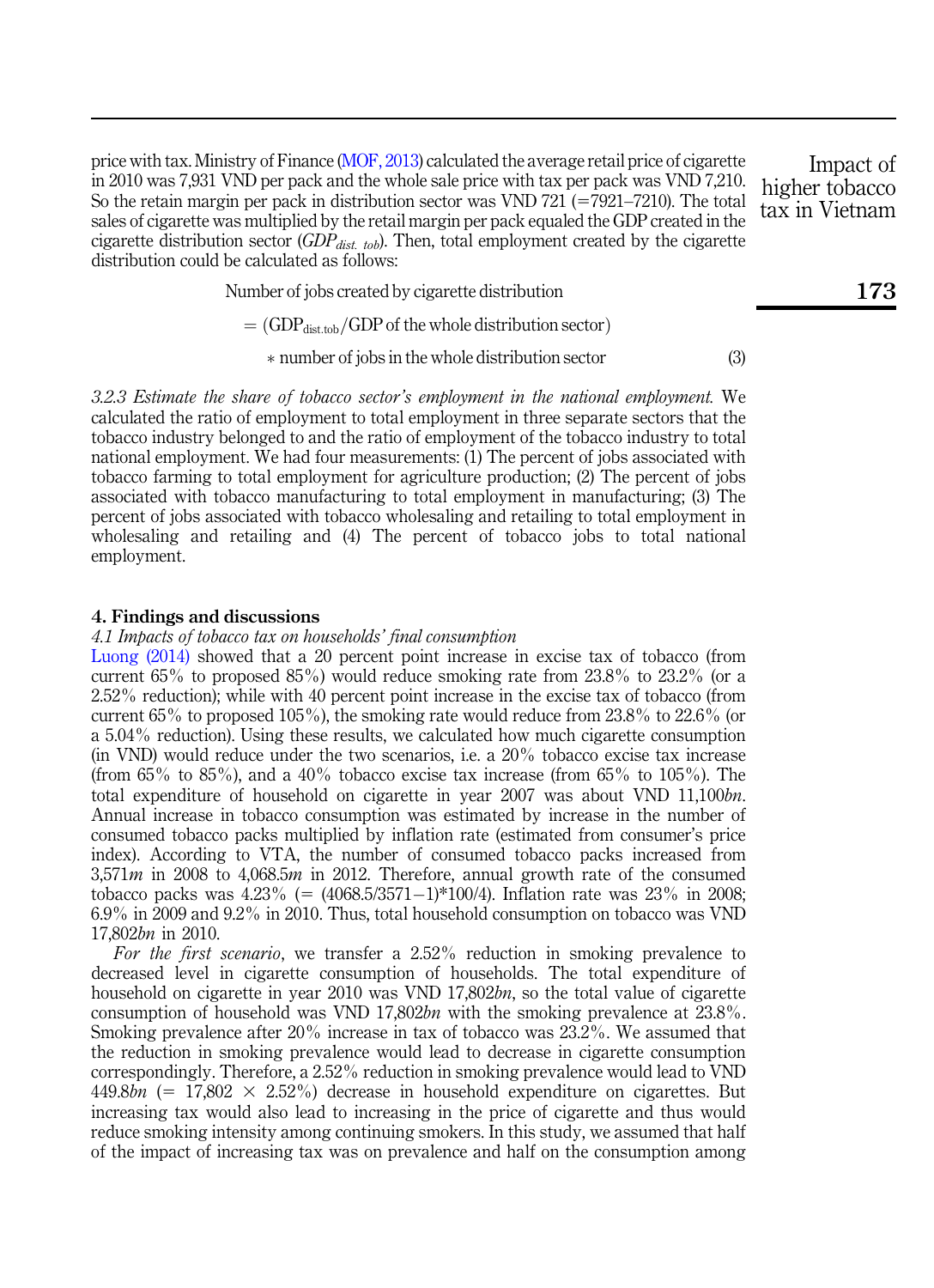JED  $22.1$  continuing smokers, and thus the total decline in cigarette consumption would be twice and equal to VND 897.56bn.  $(= 2*449.8)[3]$ .

For the second scenario, we did the same steps to the basic scenario: 40% increase in tax of tobacco would lead to decrease in household consumption of cigarette by VND 1,795.11bn. The amount of money saved from reducing tobacco consumption could be used for consumption on other goods and services, as well as savings. However, due to lack of data on such behaviors, we assumed that households would use 50% of saved money for consumption on other goods and services. To estimate the impact of switching from consumption of cigarette to consumption in other sectors, we allocated this reduction of cigarette expenditure to other "non-manufacture of cigarette" sectors of household expenditure. Such allocation was based on the ratio of the household expenditure to other nonmanufacture of cigarette that was calculated from household expenditure in the I–O Table in 2007. The results are presented in Table 2.

|                                                                                    | Sector                                                                                     | Household<br>consumption<br>(VND millions) | Ratio    | 20-percent<br>point tax<br>increase | Allocation of consumption to<br>other sectors due to reduced<br>consumption on tobacco<br>(VND billion)<br>40-percent<br>point tax<br>increase |
|------------------------------------------------------------------------------------|--------------------------------------------------------------------------------------------|--------------------------------------------|----------|-------------------------------------|------------------------------------------------------------------------------------------------------------------------------------------------|
|                                                                                    | Agriculture, forestry and fishing                                                          | 50,487,605                                 | 7.51%    | 33.7                                | 67.4                                                                                                                                           |
|                                                                                    | Mining and quarrying                                                                       | 3,052,818                                  | $0.37\%$ | 1.7                                 | 3.3                                                                                                                                            |
|                                                                                    | Manufacturing                                                                              | 408,683,366                                | 49.87%   | 223.8                               | 447.6                                                                                                                                          |
|                                                                                    | Tobacco manufacture                                                                        | 11,099,650                                 | $0.00\%$ | 0.0                                 | 0.0                                                                                                                                            |
|                                                                                    | Electricity, gas, steam and air conditioning                                               | 25,161,841                                 | $3.07\%$ | 13.8                                | 27.6                                                                                                                                           |
|                                                                                    | supply                                                                                     |                                            |          |                                     |                                                                                                                                                |
|                                                                                    | Water supply; sewerage, waste                                                              | 12,126,026                                 | 1.48%    | 6.6                                 | 13.3                                                                                                                                           |
|                                                                                    | management and remediation activities                                                      |                                            |          |                                     |                                                                                                                                                |
|                                                                                    | Construction                                                                               | (0)                                        | $0.00\%$ | 0.0                                 | 0.0                                                                                                                                            |
|                                                                                    | Wholesale and retail trade; repair of motor                                                | 23,451,763                                 | 2.86%    | 12.8                                | 25.7                                                                                                                                           |
|                                                                                    | vehicles and motorcycles                                                                   |                                            |          |                                     |                                                                                                                                                |
|                                                                                    | Transportation and storage                                                                 | 36,847,023                                 | $4.50\%$ | 20.2                                | 40.4                                                                                                                                           |
|                                                                                    | Accommodation and food service activities                                                  | 47,188,804                                 | 5.76%    | 25.8                                | 51.7                                                                                                                                           |
|                                                                                    | Information and communication                                                              | 31,772,229                                 | 3.88%    | 17.4                                | 34.8                                                                                                                                           |
|                                                                                    | Financial and insurance activities                                                         | 22,756,554                                 | 2.78%    | 12.5                                | 24.9                                                                                                                                           |
|                                                                                    | Real estate activities                                                                     | 33,884,693                                 | 4.13%    | 18.6                                | 37.1                                                                                                                                           |
|                                                                                    | Professional, scientific and technical<br>activities                                       | 5,134,437                                  | $0.63\%$ | 2.8                                 | 5.6                                                                                                                                            |
|                                                                                    | Administrative and support service<br>activities                                           | 6,668,274                                  | 0.81%    | 3.7                                 | 7.3                                                                                                                                            |
|                                                                                    | Public administration and defense                                                          | 7,146,370                                  | $0.87\%$ | 3.9                                 | 7.8                                                                                                                                            |
|                                                                                    | Education                                                                                  | 47,487,299                                 | 5.79%    | 26.0                                | 52.0                                                                                                                                           |
|                                                                                    | Human health and social work activities                                                    | 37,000,900                                 | 4.52%    | 20.3                                | 40.5                                                                                                                                           |
|                                                                                    | Arts, entertainment and recreation                                                         | 4,821,563                                  | $0.59\%$ | 2.6                                 | 5.3                                                                                                                                            |
|                                                                                    | Other service activities                                                                   | 1,903                                      | $0.00\%$ | 0.0                                 | 0.0                                                                                                                                            |
|                                                                                    | Activities of households as employers;                                                     | 3,865,609                                  | 0.47%    | 2.1                                 | 4.2                                                                                                                                            |
| Table 2.<br>Change in household'<br>final consumption of<br>goods and services due | undifferentiated goods- and services-<br>producing activities of households for own<br>use |                                            |          |                                     |                                                                                                                                                |
| to 20-percent point and<br>40-percent point                                        | Activities of extraterritorial organizations<br>and bodies                                 | 844,549                                    | $0.10\%$ | 0.5                                 | 0.9                                                                                                                                            |
| increase in excise tax                                                             | <b>Total</b>                                                                               | 819,483,275                                | 100%     | 448.8                               | 897.6                                                                                                                                          |
| on tobacco                                                                         | <b>Source(s):</b> Own calculations, using I-O Table 2007                                   |                                            |          |                                     |                                                                                                                                                |

174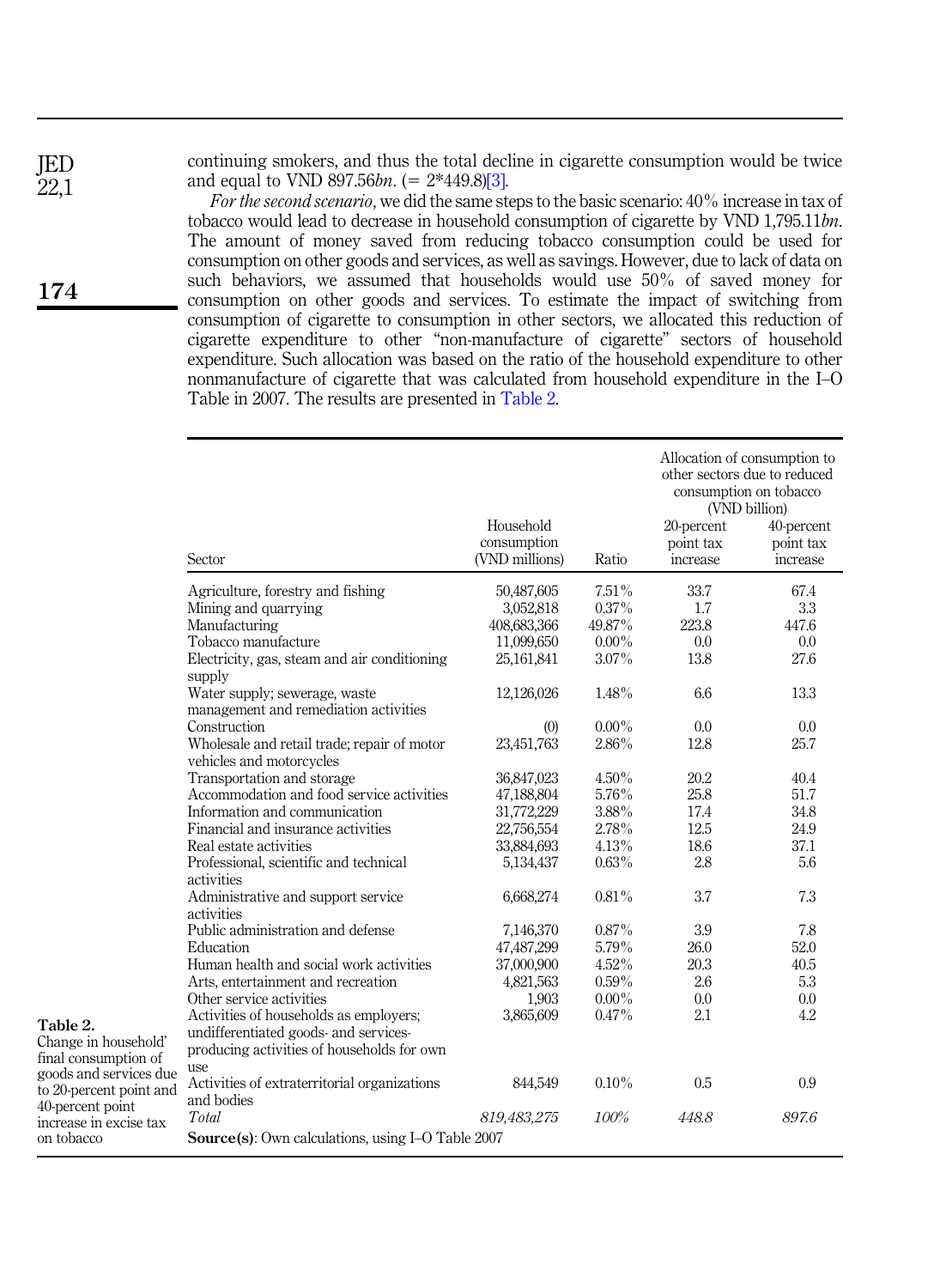Through output and employment multiplier, we could calculate the impact of decreasing cigarette consumption to output and employment for the whole economy and the net impact of increase tax on tobacco in terms of output and employment.

Impact of higher tobacco tax in Vietnam

#### 4.2 Contribution of tobacco industry to employment

In this part, we presented some estimated results on the share of employment created by the tobacco industry for the economy. We also presented the share of employment created by the tobacco cultivation sector, cigarette production sector, cigarette distribution sector and the entire tobacco industry.

4.2.1 Contribution of tobacco cultivation sector. In this study, we estimated the employment created by the tobacco cultivation sector using data of hours requires to cultivating 1 hectare (ha) of tobacco and number of hectares of tobacco cultivated in Vietnam. From the survey, [Nguyen](#page-15-8) *et al.* (2008) found that the time needed for to cultivate 1 has of tobacco (two crops per annum) was about 7,000–10,000 person-hours, which was equivalent 3.5–5 full-time employees. [Vinataba \(2014\)](#page-15-11) also provided a similar number of hours to cultivate 1 ha of tobacco, in which it needed 500 working hours to cultivate a hectare per crop. Therefore, we assumed that cultivation of 1 ha of tobacco would create four full-time jobs and this number would be constant due to the assumption that technology would be unchanged. Then, the number of employment created by the tobacco cultivation was upon on tobacco cultivation area. Table 3 shows the number of tobacco cultivation areas; employment created by tobacco cultivation sector and the share of tobacco cultivation sector labor in the whole agricultural labor force. Because we did not have data of the planted area in the year 2010, we assumed that the planted area in this year was the same that in the year 2009.

4.2.2 Contribution of tobacco manufacture sector. The share of labor in the cigarette production sector among the entire industry was presented in Table 4. In 2010, labor created by this sector presented 0.044% of the total labor force in the entire manufacturing industry.

4.2.3 Contribution of tobacco distribution sector. Using the total tax revenues and volume of retail sales along with an assumption that the retail margin per pact was 20%, we calculated the GDP created by the cigarette distribution sector. From the GDP created by the

| Year | Planted<br>area(hectares)                          | Full time<br>employment<br>(own estimation) | Share of whole agriculture<br>sector $(\% )$ | Share of whole<br>economy $(\% )$ |                     |
|------|----------------------------------------------------|---------------------------------------------|----------------------------------------------|-----------------------------------|---------------------|
| 2005 | 16.800                                             | 62,160                                      | 0.26                                         | 0.15                              |                     |
| 2006 | 26,700                                             | 98.790                                      | 0.41                                         | 0.22                              |                     |
| 2007 | 19.200                                             | 71.040                                      | 0.29                                         | 0.16                              | Table 3.            |
| 2008 | 16.400                                             | 60,680                                      | 0.25                                         | 0.13                              | Employment in       |
| 2009 | 20.300                                             | 75.110                                      | 0.31                                         | 0.16                              | tobacco cultivation |
| 2010 | 26.161                                             | 96.796                                      | 0.40                                         | 0.20                              | sector, Vietnam,    |
|      | <b>Source(s):</b> GSO $(2010)$ and own estimations |                                             |                                              |                                   | 2005–2010           |

| Year | Labor in tobacco manufacture<br>sector <sup>1</sup> | Share of total labor in the industrial<br>$(\%)^2$                                                              | Share of whole economy<br>$(\%)^3$ |                     |
|------|-----------------------------------------------------|-----------------------------------------------------------------------------------------------------------------|------------------------------------|---------------------|
| 2005 | 18,400                                              | 0.33                                                                                                            | 0.043                              | Table 4.            |
| 2006 | 17,991                                              | 0.32                                                                                                            | 0.041                              | Labor in tobacco    |
| 2010 | 13.908                                              | 0.21                                                                                                            | 0.028                              | manufacture sector, |
|      |                                                     | <b>Source(s):</b> [1] VTA Annual Report; [2, 3] own estimates using data from various GSO statistical yearbooks |                                    | 2005–2010           |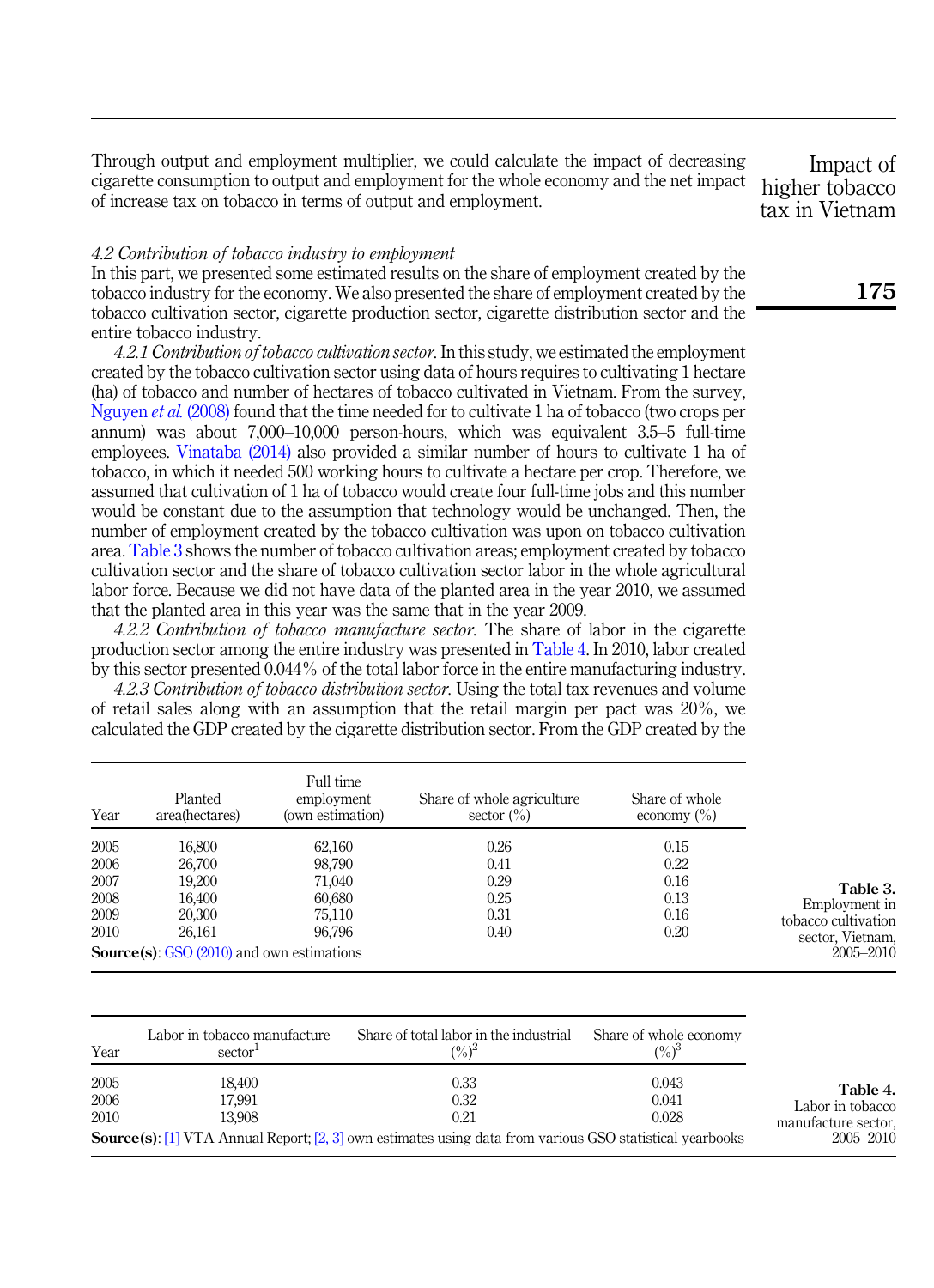cigarette distribution sector, we could estimate the employment that the sector creates. The results were presented in Table 5. In 2010, total employment (full-time retailers) created by this sector was about 43.05 thousands, accounting for 3.7% of the total distribution sector. If we assumed that rate of return in distribution activities was 10%, the number of jobs created by distribution sector would be 21,530. Similarly, if the rate of return was assumed at 20%, the number of jobs created by distribution sector would be 64,580.

4.2.4 Contribution of tobacco industry to national employment. In this part, we estimated the contribution of the tobacco industry to the economy in year 2010. Total employment in all sectors of the economy in 2010 was 49,225,875 laborers. Table 6 shows the number and share of employment in each sector in the economy. In 2010, employment in the tobacco industry accounted for 0.3% of the total nationwide. In which, the tobacco cultivation sector

| Indicators                                              | Unit      | 2010      |
|---------------------------------------------------------|-----------|-----------|
| Total tax revenue                                       | Bil. VND  | 11,180    |
| Cigarette retail sale                                   | Mil. Pack | 4,068     |
| Whole sale price with tax per pack                      | VND.      | 2,748     |
| Retail margin per pack (20%)                            | VND.      | 550       |
| GDP in cig. distribution (retail margin $20\%$ )        | Bill VND' | 2,236     |
| GDP in whole distribution sector                        | Bill VND' | 759,202   |
| Number of labors in whole distribution sector<br>ted bv | Person    | 1,461,700 |
| Number of jobs created in cig. trade sector             | Person    | 43.050    |
| <b>Source(s):</b> Authors' estimates                    |           |           |

|                        | Code | Sector                                                               | No. of labor | Total %    |
|------------------------|------|----------------------------------------------------------------------|--------------|------------|
|                        | 1    | Agriculture, forestry and fishing                                    | 23,970,221   | 48.69      |
|                        |      | In which: cigarette plant cultivation                                |              | $0.2\,$    |
|                        | 2    | Mining and quarrying                                                 | 277,952      | 0.56       |
|                        | 3    | Manufacturing                                                        | 7,057,385    | 14.34      |
|                        | 4    | Tobacco manufacture                                                  | 13,908       | 0.03       |
|                        | 5    | Electricity, gas, steam and air conditioning supply                  | 135,284      | 0.27       |
|                        | 6    | Water supply; sewerage, waste management and remediation activities  | 118,426      | 0.24       |
|                        | 7    | Construction                                                         | 3,183,592    | 6.26       |
|                        | 8    | Wholesale and retail trade; repair of motor vehicles and motorcycles | 5,671,717    | 11.52      |
|                        |      | In which: cigarette distribution sector                              |              | 0.09       |
|                        | 10   | Transportation and storage                                           | 1,428,602    | 2.90       |
|                        | 11   | Accommodation and food service activities                            | 1,826,152    | 3.71       |
|                        | 12   | Information and communication                                        | 259,554      | 0.53       |
|                        | 13   | Financial and insurance activities                                   | 256,600      | 0.52       |
|                        | 14   | Real estate activities                                               | 149,146      | 0.21       |
|                        | 15   | Professional, scientific and technical activities                    | 219,323      | 0.45       |
|                        | 16   | Administrative and support service activities                        | 187,028      | 0.38       |
|                        | 17   | Public administration and defense                                    | 1,366,502    | 2.78       |
|                        | 18   | Education                                                            | 1,687,408    | 3.43       |
|                        | 19   | Human health and social work activities                              | 441,646      | 0.90       |
|                        | 20   | Arts, entertainment and recreation                                   | 234,345      | 0.48       |
|                        | 21   | Other service activities                                             | 696,028      | 1.41       |
|                        | 22   | Activities of households as employers; undifferentiated goods- and   | 198,308      | 0.40       |
|                        | 23   | services-producing activities of households for own use              | 2,559        | 0.01       |
| Table 6.               |      | Activities of extraterritorial organizations and bodies<br>Total     | 49,382,000   | <i>100</i> |
| Employment by          |      |                                                                      |              |            |
| sectors, Vietnam, 2010 |      | Source(s): $\text{ILO}$ (2011)                                       |              |            |

Table 5. Number of employment crea the cigarette trad sector, Vietnam 2

176

Table 6.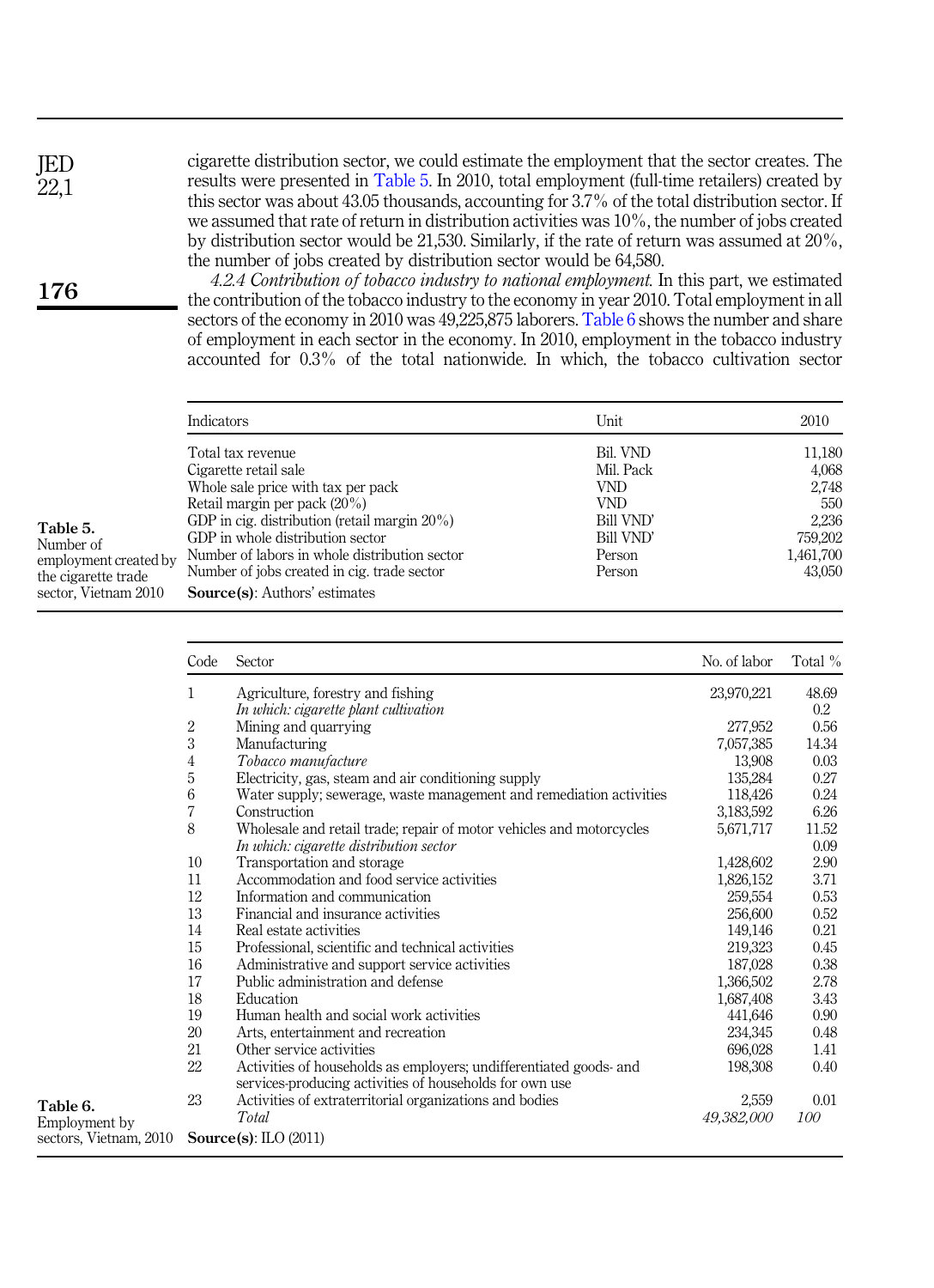contributed 0.2% (or 96,976 jobs), tobacco manufacture contributed 0.028% (or 13,908 jobs), tobacco distribution sector contributed 0.09% (or 43,050 jobs) in the total jobs of the economy. This provided evidence that labor in the tobacco distribution and manufacture sector was really small in the total labor force.

## 4.3 Contribution of the tobacco manufacture in national output

Table 7 presented total output by sectors in Vietnam in the year 2010. The total output in 2010 was VND 2,861,116bn. The agriculture sector contributed 11.9%; the industrial and construction sector presented 44,79% and 10,31%, respectively and the services sector accounted for 27%. The manufacture of cigarette and other tobacco products presented only 0.75%. This sector was ranked 16th among 22 sectors in the economy in terms of gross output.

4.4 Impacts of tobacco tax on national output and employment – simulated results for an increase by 20 percent points (65% to 85%) and by 40 percent points (65% to 105%)

4.4.1 Impact on national output. The impact of changing cigarette expenditure on output under different policy scenarios was calculated with an assumption that final demand for tobacco product was reduced, and the released money from cigarette expenditure was allocated to other goods and services. The summary of output impacts was presented in [Table 8](#page-11-0).

4.4.2 Impact of 20-percent point increase in tax on tobacco. For the negative impact, 20 percent point increase in tax of tobacco would lead to a reduction of cigarette consumption by

| Code           | Sector                                                                  | Gross output<br>(VND billion) | $%$ of total<br>output |                                          |
|----------------|-------------------------------------------------------------------------|-------------------------------|------------------------|------------------------------------------|
| 1              | Agriculture, forestry and fishing                                       | 340,573.96                    | 11.90                  |                                          |
| $\overline{2}$ | Mining and quarrying                                                    | 123,266.59                    | 4.31                   |                                          |
| 3a             | Manufacturing                                                           | 1,281,459.45                  | 44.79                  |                                          |
| 3 <sub>b</sub> | Tobacco manufacture                                                     | 21,519.83                     | 0.75                   |                                          |
| 4              | Electricity, gas, steam and air conditioning supply                     | 71,982.89                     | 2.52                   |                                          |
| 5              | Water supply; sewerage, waste management and remediation<br>activities  | 7.284.15                      | 0.25                   |                                          |
| 6              | Construction                                                            | 295,027.98                    | 10.31                  |                                          |
| 7              | Wholesale and retail trade; repair of motor vehicles and<br>motorcycles | 192,571.21                    | 6.73                   |                                          |
| 8              | Transportation and storage                                              | 96,474.97                     | 3.37                   |                                          |
| 9              | Accommodation and food service activities                               | 63,152.51                     | 2.21                   |                                          |
| 10             | Information and communication                                           | 66,906.79                     | 2.34                   |                                          |
| 11             | Financial and insurance activities                                      | 35,746.60                     | 1.25                   |                                          |
| 12             | Real estate activities                                                  | 54,011.69                     | 1.89                   |                                          |
| 13             | Professional, scientific and technical activities                       | 26,056.18                     | 0.91                   |                                          |
| 14             | Administrative and support service activities                           | 11,440.28                     | 0.40                   |                                          |
| 15             | Public administration and defense                                       | 58,337.64                     | 2.04                   |                                          |
| 16             | Education                                                               | 54,472.99                     | 1.90                   |                                          |
| 17             | Human health and social work activities                                 | 44,701.45                     | 1.56                   |                                          |
| 18             | Arts, entertainment and recreation                                      | 5,843.01                      | 0.20                   |                                          |
| 19             | Other service activities                                                | 2.607.52                      | 0.09                   |                                          |
| 20             | Activities of households as employers                                   | 4,900.87                      | 0.17                   |                                          |
| 21             | Activities of extraterritorial organizations and bodies                 | 2,777.50                      | 0.10                   | Table 7.                                 |
|                | Total<br>Source(s): Own estimates, using I-O Table 2007                 | 2,861,116.05                  |                        | Gross output by sector,<br>Vietnam, 2010 |

Impact of higher tobacco tax in Vietnam

177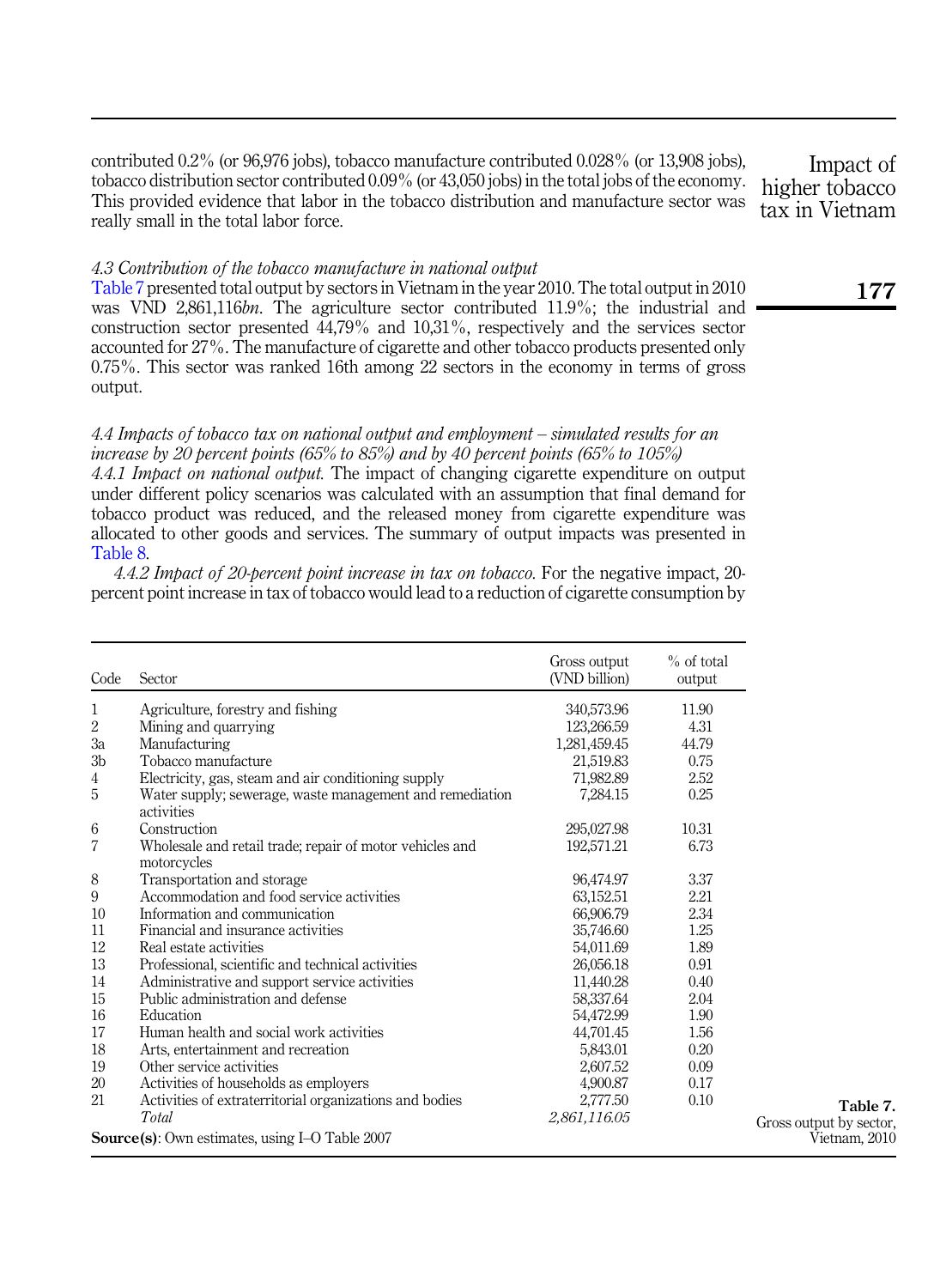<span id="page-11-0"></span>

| JED<br>22,1                                                   |                 |                                                                            |            | tobacco  | 20-percent point increase in tax of |            | 40-percent point increase in tax of<br>tobacco |            |
|---------------------------------------------------------------|-----------------|----------------------------------------------------------------------------|------------|----------|-------------------------------------|------------|------------------------------------------------|------------|
|                                                               | $I-O$           |                                                                            |            |          | <b>Net</b>                          |            |                                                | <b>Net</b> |
|                                                               | code            | Sector                                                                     | Decrease   | Increase | impact                              | Decrease   | Increase                                       | impact     |
|                                                               | $\mathbf{1}$    | Agriculture, forestry and<br>fishing                                       | $-38.0$    | 330.3    | 292.2                               | $-76.1$    | 660.5                                          | 584.4      |
| 178                                                           | $\overline{2}$  | Mining and quarrying                                                       | $-4.7$     | 129.8    | 125.2                               | $-9.3$     | 259.7                                          | 250.4      |
|                                                               | 3a              | Manufacturing                                                              | $-20.6$    | 606.6    | 586.1                               | $-41.1$    | 1,213.3                                        | 1.172.2    |
|                                                               | 3 <sub>b</sub>  | Tobacco manufacture                                                        | $-1,059.4$ | 2.1      | $-1,057.3$                          | $-2,118.7$ | 4.2                                            | $-2,114.5$ |
|                                                               | $\overline{4}$  | Electricity, gas, steam and<br>air conditioning supply                     | $-11.1$    | 238.4    | 227.3                               | $-22.2$    | 476.8                                          | 454.6      |
|                                                               | 5               | Water supply; sewerage,<br>waste management and<br>remediation activities  | $-17.5$    | 276.4    | 258.9                               | $-35.0$    | 552.8                                          | 517.8      |
|                                                               | $6\phantom{.}6$ | Construction                                                               | $-0.3$     | 6.4      | 6.1                                 | $-0.6$     | 12.8                                           | 12.2       |
|                                                               | 7               | Wholesale and retail trade;<br>repair of motor vehicles<br>and motorcycles | $-18.0$    | 274.9    | 256.8                               | $-36.1$    | 549.7                                          | 513.7      |
|                                                               | 8               | Transportation and<br>storage                                              | $-12.5$    | 248.8    | 236.3                               | $-25.0$    | 497.6                                          | 472.6      |
|                                                               | 9               | Accommodation and food<br>service activities                               | $-1.7$     | 57.0     | 55.3                                | $-3.3$     | 113.9                                          | 110.6      |
|                                                               | 10              | Information and<br>communication                                           | $-5.5$     | 126.9    | 121.4                               | $-10.9$    | 253.8                                          | 242.8      |
|                                                               | 11              | Financial and insurance<br>activities                                      | $-6.0$     | 151.3    | 145.2                               | $-12.1$    | 302.6                                          | 290.5      |
|                                                               | 12              | Real estate activities                                                     | $-4.1$     | 86.2     | 82.1                                | $-8.2$     | 172.4                                          | 164.1      |
|                                                               | 13              | Professional, scientific and<br>technical activities                       | $-13.1$    | 212.8    | 199.7                               | $-26.2$    | 425.6                                          | 399.4      |
|                                                               | 14              | Administrative and<br>support service activities                           | $-7.7$     | 120.3    | 112.6                               | $-15.5$    | 240.7                                          | 225.2      |
|                                                               | 15              | Public administration and<br>defense                                       | 0.0        | 4.9      | 4.8                                 | $-0.1$     | 9.7                                            | 9.7        |
|                                                               | 16              | Education                                                                  | $-0.2$     | 32.2     | 32.0                                | $-0.5$     | 64.4                                           | 63.9       |
|                                                               | 17              | Human health and social<br>work activities                                 | $-0.3$     | 27.8     | 27.5                                | $-0.5$     | 55.6                                           | 55.1       |
|                                                               | 18              | Arts, entertainment and<br>recreation                                      | $-0.6$     | 15.1     | 14.5                                | $-1.3$     | 30.2                                           | 28.9       |
|                                                               | 19              | Other service activities                                                   | $-1.6$     | 41.6     | 40.0                                | $-3.3$     | 83.2                                           | 79.9       |
|                                                               | 20              | Activities of households as<br>employers                                   | $-1.9$     | 40.7     | 38.8                                | $-3.9$     | 81.4                                           | 77.6       |
| Table 8.                                                      | 21              | Activities of extraterritorial<br>organizations and bodies                 | $-8.7$     | 182.4    | 173.7                               | $-17.4$    | 364.8                                          | 347.4      |
| Impacts of tax changes<br>on national output<br>(VND billion) |                 | Total<br><b>Source(s):</b> Own estimates, using I-O Table 2007             | $-1,233.6$ | 3,212.9  | 1,979.3                             | $-2,467.3$ | 6,425.8                                        | 3,958.5    |

VND 897.56bn and a decrease in the total output by VND 1,233.6bn. For the positive impact, 20-percent point increase in tax of tobacco would lead to an increase in consumption on other goods and services by 50% amount of money released from reduction of tobacco expenditure (or VND 448.8bn), and an increase in the total output by VND 3,212.9bn. The total net impact on national output of 20-percent point increase in tax of tobacco, therefore, would be positive. The total outputs in the economy increases by 0.09% (or VND 1,979.3bn) from the initial total outputs (VND 2,157,828bn).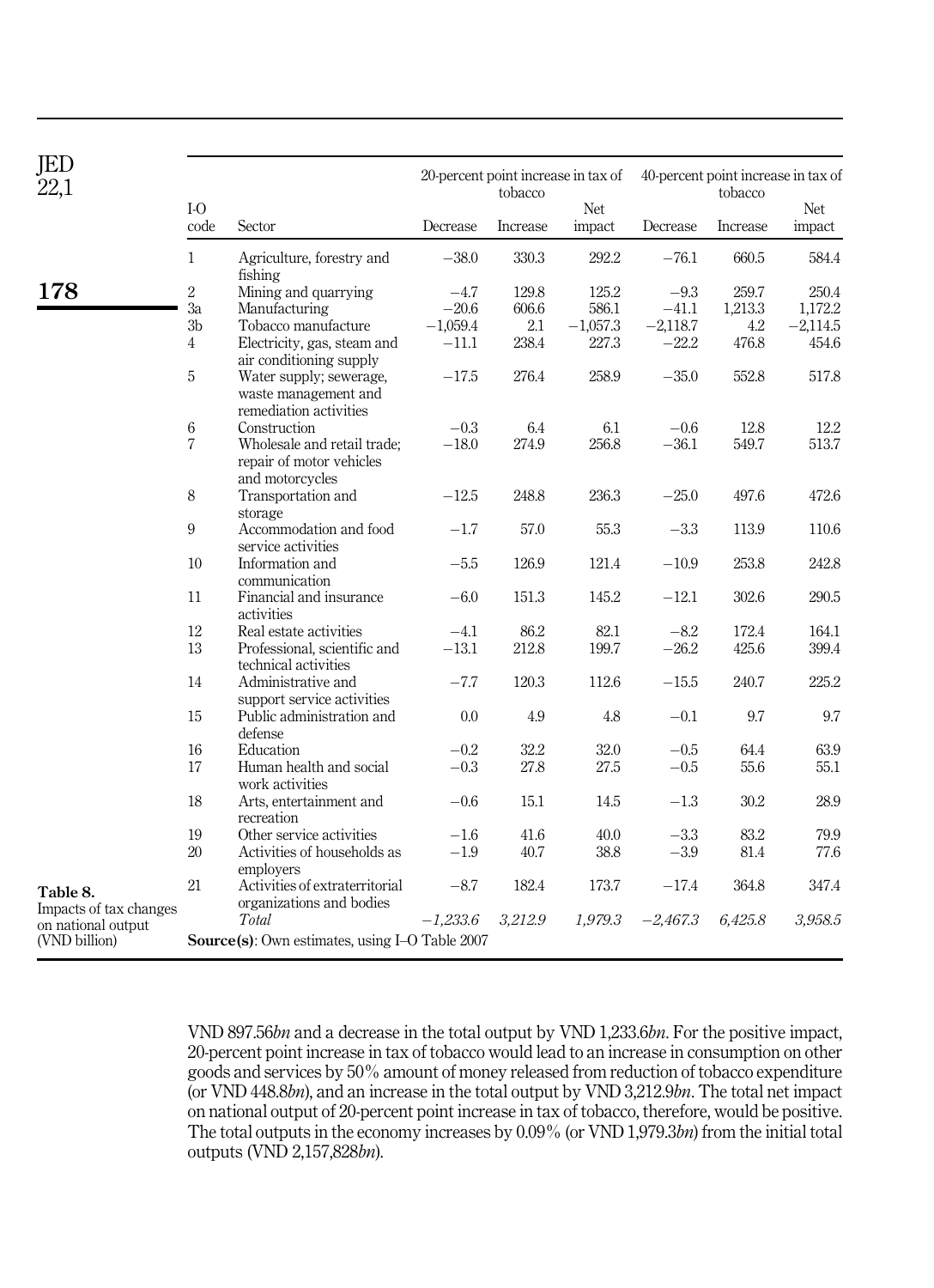4.4.3 Impact of 40-percent point increase in tax on tobacco. For the negative impact, 40 percent point increase in tax of tobacco would lead to a reduction of cigarette consumption by VND 1,795.1bn, and a decrease in the total output by VND 2,467.3bn. For the positive impact, 40-percent point increase in tax of tobacco would lead to an increase in consumption on other goods and services by 50% amount of money released from reduction of tobacco expenditure (or VND 897.5bn), and an increase in the total output by VND  $6,425.8$ bn. Total net impact on output of 40-percent point increase in tax of tobacco, therefore, would be also positive: in this optimistic scenario, the total national output would increase by  $0.18\%$  (or VND 3,958.5bn) from the initial total outputs (VND 2,157,828bn).

4.4.4 Impact on national employment. [Table 9](#page-13-0) presents the overall change in employment as a result of 20-percent point and 40-percent point increase in tax of tobacco. The year 2010 was also used as the base year for the estimation. The total employment of the whole country in 2010 was 49.38m

4.4.5 Impact of 20-percent point increase in tax on tobacco. For the negative impact, 20-percent point increase in tax of tobacco would lead to a reduction in cigarette consumption by VND 897.56bn, and a decrease in the total employment 5,386 jobs. For the positive impact, 20-percent point increase in tax of tobacco would result in an increase in the consumption of other goods and services by 50% amount of money released from reduction of tobacco expenditure (or VND  $448.8bn$ ), and an increase in the total employment by  $65.664$  jobs. Therefore, the total net impact on employment of 20-percent point increase in tax of tobacco would be positive. The total employment in the economy would increase by 0.12% (or 65,664–  $5,386 = 60,278$  jobs) from the initial total number of jobs at 49.38*m*.

4.4.6 Impact of 40-percent point increase in tax on tobacco. For the negative impact, 40 percent point increase in tax of tobacco would lead to a reduction on cigarette consumption by VND 1,795.1bn, and a decrease in the total national employment by 10,773 jobs. For the positive impact, 40-percent point increase in tax of tobacco would lead to an increase in consumption on other goods and services by 50% amount of money released from reduction of tobacco expenditure (or VND 897.5bn), and an increase in the total national employment by 131,328 jobs. The net impact on employment in the economy was also positive. The total national employment in the economy would increase by  $0.24\%$  (or  $131,328-10,773 = 120,555$ ) jobs) from the initial total number of jobs at 49.38m.

## 5. Concluding remarks

Implementing tobacco control policies would lead to reduce smoking prevalence and have a positive implication for the whole economy: 20-percent point increase in tax of tobacco would increase the national output by  $0.09\%$  (or VND 1,979.3bn) and employment by  $0.12\%$  (or 60,278 jobs); and 40-percent point increase in tax of tobacco would increase the national output by  $0.18\%$  (or VND 3,958.5bn) and employment by  $0.24\%$  (or 120,555 jobs). There would be 21 out of 22 sectors in the economy to have net positive gains from tobacco control policies in terms of output and employment. The only sector having net negative impact would be manufacture of cigarettes and other tobacco products.

The tobacco manufacturers have argued that tobacco control policies would reduce the output and employment in the economy because they assumed that the released cigarette expenditure would be simply disappeared from economy and thus the final demand for tobacco products would be fully eliminated, and there would be no increase in final demand for other alternative goods and services. This study, however, showed clearly that the reduction in final demand for tobacco products could result in increases in demand for other goods and services and help to create more jobs in these sectors. The net impact of tobacco control on employment, as discussed above, would be generally positive for the whole economy.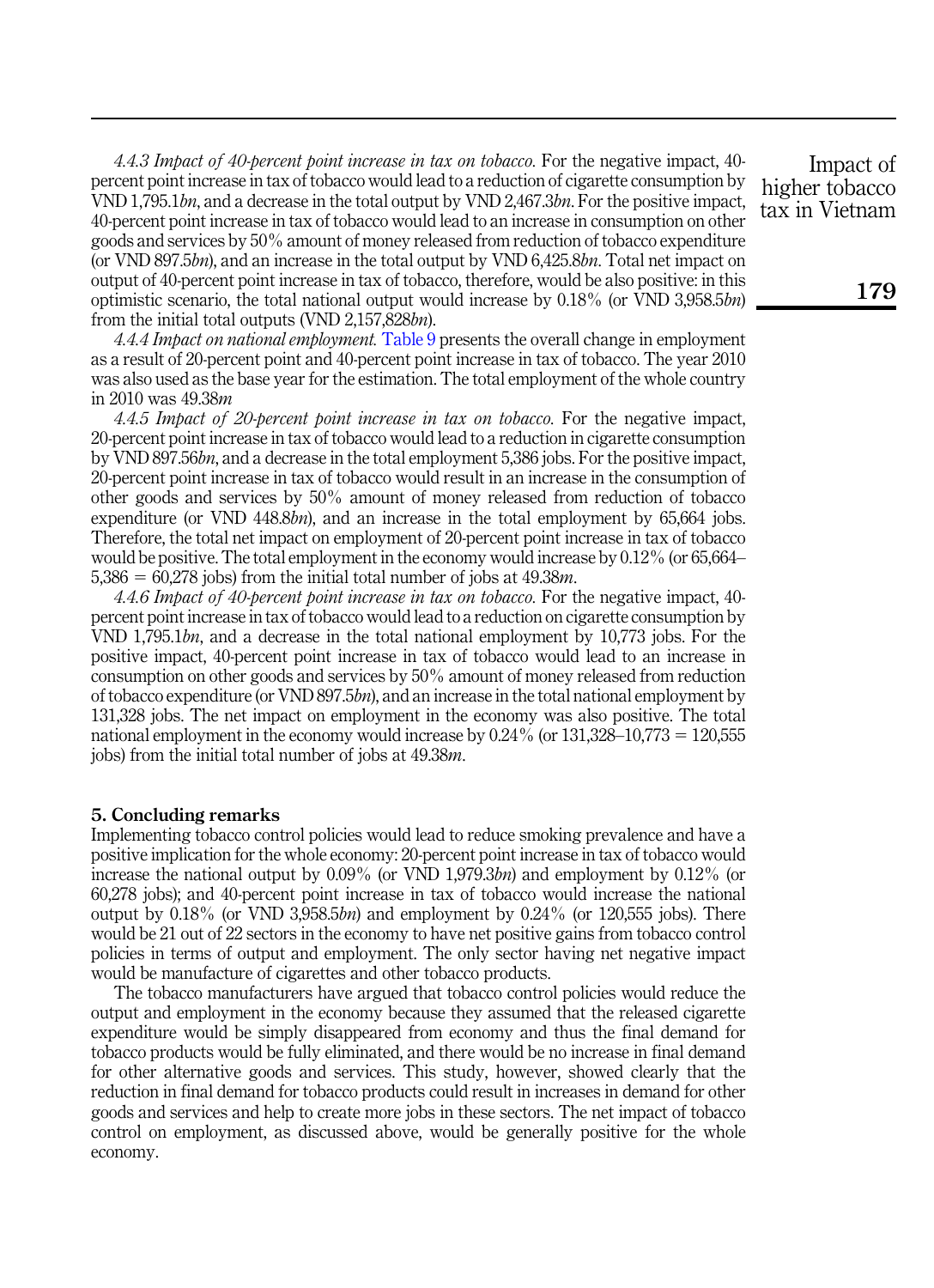<span id="page-13-0"></span>

| $1,000$ jobs) | Table 9.<br>Impacts of tax changes<br>on national<br>employment (unit:                                                           |                                                                                                                                                                                                                                                                                                                     |                                                |                         |                   | 180                                                     | JED<br>22,1                                             |
|---------------|----------------------------------------------------------------------------------------------------------------------------------|---------------------------------------------------------------------------------------------------------------------------------------------------------------------------------------------------------------------------------------------------------------------------------------------------------------------|------------------------------------------------|-------------------------|-------------------|---------------------------------------------------------|---------------------------------------------------------|
|               |                                                                                                                                  |                                                                                                                                                                                                                                                                                                                     | 20-percent point increase in tax of<br>tobacco |                         |                   | 40-percent point increase in tax of<br>tobacco          |                                                         |
| Code          | Sector                                                                                                                           | Decrease                                                                                                                                                                                                                                                                                                            | Increase                                       | Net impact              | Decrease          | Increase                                                | Net impact                                              |
|               | estry and fishing<br>Agriculture, for                                                                                            | 2,678                                                                                                                                                                                                                                                                                                               | 23,245                                         | 20,567                  | 5,356             | 46,490                                                  | 41,134                                                  |
| ನ ಇ ಅ         | Mining and quarrying<br>Manufacturing                                                                                            | $\frac{1}{1}$                                                                                                                                                                                                                                                                                                       | 293<br>3,341                                   | 282<br>3,228            | $-226$<br>កុ      | 6,682                                                   | 6,456<br>565                                            |
|               | acture<br>Tobacco manuf                                                                                                          | $-113$                                                                                                                                                                                                                                                                                                              |                                                | 643                     | $-1290$           |                                                         | $-1287$                                                 |
|               | steam and air conditioning supply<br>Electricity, gas,                                                                           | $-20$                                                                                                                                                                                                                                                                                                               | 435                                            | 415                     | $\triangleq$      | 870                                                     | 829                                                     |
|               | Water supply; sewerage, waste management and remediation activities                                                              | $-284$                                                                                                                                                                                                                                                                                                              | 4,494                                          | 4,210                   | $-569$            | 8,988                                                   | 8,419                                                   |
|               | Construction                                                                                                                     |                                                                                                                                                                                                                                                                                                                     | 67                                             | S,                      | $\frac{6}{1}$     | 134                                                     | 127                                                     |
|               | retail trade; repair of motor vehicles and motorcycles<br>Wholesale and                                                          | $\frac{3}{2}$ $\frac{3}{2}$ $\frac{3}{2}$ $\frac{3}{2}$ $\frac{3}{2}$ $\frac{3}{2}$ $\frac{3}{2}$ $\frac{3}{2}$ $\frac{3}{2}$ $\frac{3}{2}$ $\frac{3}{2}$ $\frac{3}{2}$ $\frac{3}{2}$ $\frac{3}{2}$ $\frac{3}{2}$ $\frac{3}{2}$ $\frac{3}{2}$ $\frac{3}{2}$ $\frac{3}{2}$ $\frac{3}{2}$ $\frac{3}{2}$ $\frac{3}{2}$ | 8,096                                          | 7,564                   | $-1,063$          |                                                         |                                                         |
| $0.9 - 0.0$   | Accommodation and food service activities<br>and storage<br>Transportation                                                       | $-48$                                                                                                                                                                                                                                                                                                               | 1,647                                          | 3,499<br>1,599          | $-370$<br>$-97$   | $\begin{array}{c} 16,191 \\ 7,369 \\ 3,294 \end{array}$ | 15,129<br>6,998<br>3,198                                |
| ₽             | 1 communication<br>Information and                                                                                               | $-21$                                                                                                                                                                                                                                                                                                               |                                                | Į7                      | $-42$             | 984                                                     |                                                         |
| 급             | Financial and insurance activities                                                                                               | $-43$                                                                                                                                                                                                                                                                                                               | $492$<br>1,086                                 | 1,043                   | $-87$             | 2,172                                                   | 942<br>2,085                                            |
|               | Real estate activities                                                                                                           |                                                                                                                                                                                                                                                                                                                     | 163                                            | 155                     | $-16$             | 326                                                     |                                                         |
|               | Professional, scientific and technical activities                                                                                | 728                                                                                                                                                                                                                                                                                                                 |                                                | 1,681                   | $-221$<br>$-253$  | 3,583<br>3,935                                          |                                                         |
| 221945        | and support service activities<br>Administrative                                                                                 |                                                                                                                                                                                                                                                                                                                     | <b>ESS</b>                                     | $\frac{13}{2}$<br>1,841 |                   | 228                                                     |                                                         |
|               | ration and defense<br>Public administ<br>Education                                                                               | $-8$<br>T                                                                                                                                                                                                                                                                                                           |                                                | 990                     | $\gamma$<br>$-15$ |                                                         |                                                         |
|               | Human health and social work activities                                                                                          | $\tilde{c}$                                                                                                                                                                                                                                                                                                         | 98<br>274                                      | 27                      | ျ                 | 1,996<br>548                                            |                                                         |
| 228           | Arts, entertainment and recreation                                                                                               | $-26$                                                                                                                                                                                                                                                                                                               | 606                                            | 580                     | $-51$             | 1,212                                                   | $\begin{array}{c} 1.161 \\ 21.237 \\ 3.139 \end{array}$ |
|               | Other service activities                                                                                                         | $-435$                                                                                                                                                                                                                                                                                                              | 11,054                                         | 10,619                  | $-870$            | 22,107                                                  |                                                         |
|               | Activities of households as employers; undifferentiated goods - and<br>services - producing activities of households for own use | $-78$                                                                                                                                                                                                                                                                                                               | 1,648                                          | 1,569                   | $-157$            | 3,296                                                   |                                                         |
| 임             | traterritorial organizations and bodies<br>Activities of ext                                                                     | $-8$                                                                                                                                                                                                                                                                                                                | 168                                            | 160                     | $-16$             | 336                                                     | 320                                                     |
|               | Total                                                                                                                            | (5,386)                                                                                                                                                                                                                                                                                                             | 65,664                                         | 60,278                  | (10,773,          | 131,328                                                 | 120,556                                                 |
|               | Source(s): Own estimates, using I-O Table 2007                                                                                   |                                                                                                                                                                                                                                                                                                                     |                                                |                         |                   |                                                         |                                                         |

 $\begin{array}{llllll} \mathbb{Z}_2^2 & \mathbb{Z}_2^2 & \mathbb{Z}_2^2 & \mathbb{Z}_2^2 & \mathbb{Z}_2^2 & \mathbb{Z}_2^2 & \mathbb{Z}_2^2 & \mathbb{Z}_2^2 & \mathbb{Z}_2^2 & \mathbb{Z}_2^2 & \mathbb{Z}_2^2 & \mathbb{Z}_2^2 & \mathbb{Z}_2^2 & \mathbb{Z}_2^2 & \mathbb{Z}_2^2 & \mathbb{Z}_2^2 & \mathbb{Z}_2^2 & \mathbb{Z}_2^2 & \mathbb{Z}_2^2 & \mathbb{Z}_2^2 & \mathbb{Z}_2^2 & \$ 

320,556<br>120,556

Net impact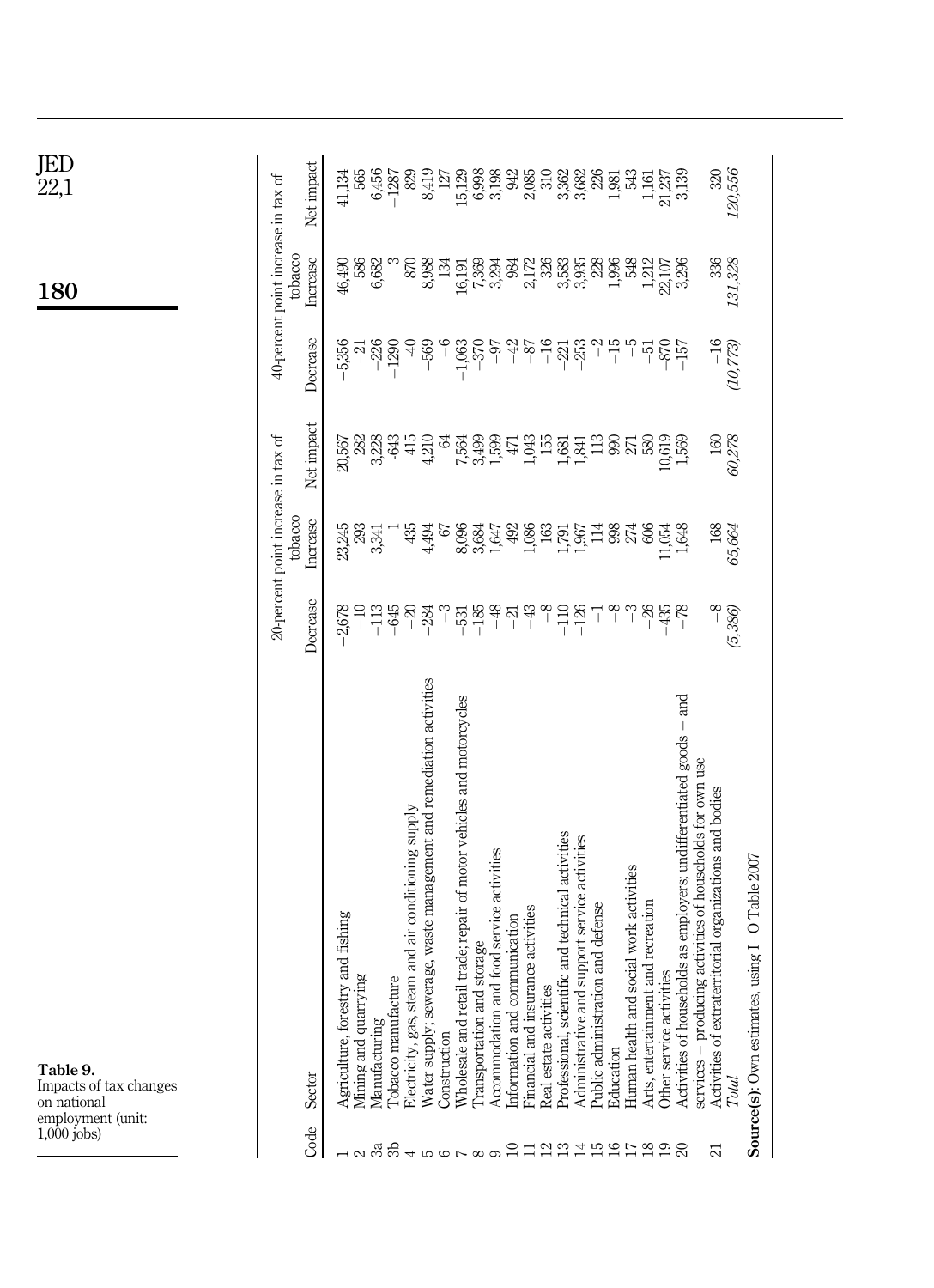Tobacco control measures would reduce the output in the tobacco industry, but such a reduction would be more than compensated for by increased outputs in other sectors. For the negative impact on employment in the tobacco industry, it would not be a big problem since laborers in the tobacco cultivation and tobacco distribution sectors could be quickly transferred their jobs to other similar sectors. In the tobacco manufacture, however, laborers might find it harder to change their jobs due to required skills, and as such government should have clear plans to help these laborers (such as using a part of increased tax revenue to provide vocational training for them).

Overall, it could be concluded that the impacts of the proposed tobacco control plans in Vietnam on the national output and employment would be positive, and therefore government should increase tax on cigarette and implement other tobacco control policies to prevent smoking and reduce harmless of using tobacco products.

Although this study could add more evidence on tobacco control policies, it could not avoid some limitations. First, the I–O analysis method implicitly assumed the constant return to scale technology, which was not really applicable to all sectors in the economy. Second, assuming that there would be no changes in the government expenditure was quite heroic since government expenditure might be increased along with higher tax collection from increased excise tax on tobacco products. Third, assuming immediate movements of laborers from the tobacco industry to other industries under tobacco control policies was also strong since there would be transitional periods for laborers to seek for jobs.

## **Notes**

- <span id="page-14-0"></span>1. Import tax: for cigarettes and cigars: the tax rate is 150% for all kinds of finished cigarettes (cigars, cigarettes, beedies, cigarettes or cigars made from tobacco-substitutable materials); and for tobacco materials: the tax rate is 30% (with tobacco stem, the rate is 15%). Special consumption tax: (i) cigars: 65% (in effect since 2005); (ii) cigarettes: 55% in 2006–2007 and 65% since 2008. Value-added tax: 10%
- <span id="page-14-8"></span>2. See the last section of this study to present its limitations
- <span id="page-14-9"></span>3. Note that, using [Walbeeck \(2010\)](#page-15-7), the impact of demographic changes has been integrated in estimating the impact of higher tax on tobacco on smoking rate

#### References

- <span id="page-14-5"></span>Ahsan, A. and Wiyono, I.N. (2007), Analysis of Higher Tobacco Prices on Employment in Indonesia, Southeast Asia Tobacco Control Alliance (SEATCA), Jakarta.
- <span id="page-14-6"></span>Barber, S., Adioetomo, S.M., Ahsan, A. and Setyonaluri, D. (2008), Tobacco Economics in Indonesia. International Union Against Tuberculosis and Lung Disease, Paris.
- <span id="page-14-7"></span>Barkat, A., Chowdhury, A.U., Nargis, N., Rahman, M., Kumar, P.K.A., Bashir, S. and Chaloupka, F.J. (2012), "The economics of tobacco and tobacco taxation in Bangladesh", International Union Against Tuberculosis and Lung Disease, Paris, available at: [https://www.tobaccofreekids.org/assets/global/](https://www.tobaccofreekids.org/assets/global/pdfs/en/Bangladesh_tobacco_taxes_report.pdf) [pdfs/en/Bangladesh\\_tobacco\\_taxes\\_report.pdf](https://www.tobaccofreekids.org/assets/global/pdfs/en/Bangladesh_tobacco_taxes_report.pdf) (accessed 23 March 2019).
- <span id="page-14-10"></span>General Statistics Office (GSO) (2010), The Input-Output Table Vietnam 2007, Statistical Publishing House, Hanoi.
- <span id="page-14-2"></span>Guindon, G.E., Nguyen, T.T.H., Hoang, V.K., McGirr, E., Dang, V.T. and Nguyen, T.L. (2010), Tobacco Taxation in Vietnam, International Union Against Tuberculosis and Lung Disease, Paris.
- <span id="page-14-1"></span>Higashi, H., Khuong, T.A., Ngo, A.D. and Hill, P.S. (2011), "Substance abuse treatment", Prevention, and Policy, Vol. 6 No. 24, available at: <http://www.substanceabusepolicy.com/content/6/1/24>.
- <span id="page-14-3"></span>Hu, T.W. and Mao, Z. (2002), "Effects of cigarette tax on cigarette consumption and the Chinese economy", Tobacco Control, Vol. 11, pp. 105-108.
- <span id="page-14-4"></span>Hu, T.W., Mao, Z., Shi, Z.J. and Chen, W. (2008), *Tobacco Taxation and its Potential Impact in China*, International Union Against Tuberculosis and Lung Disease, Paris.